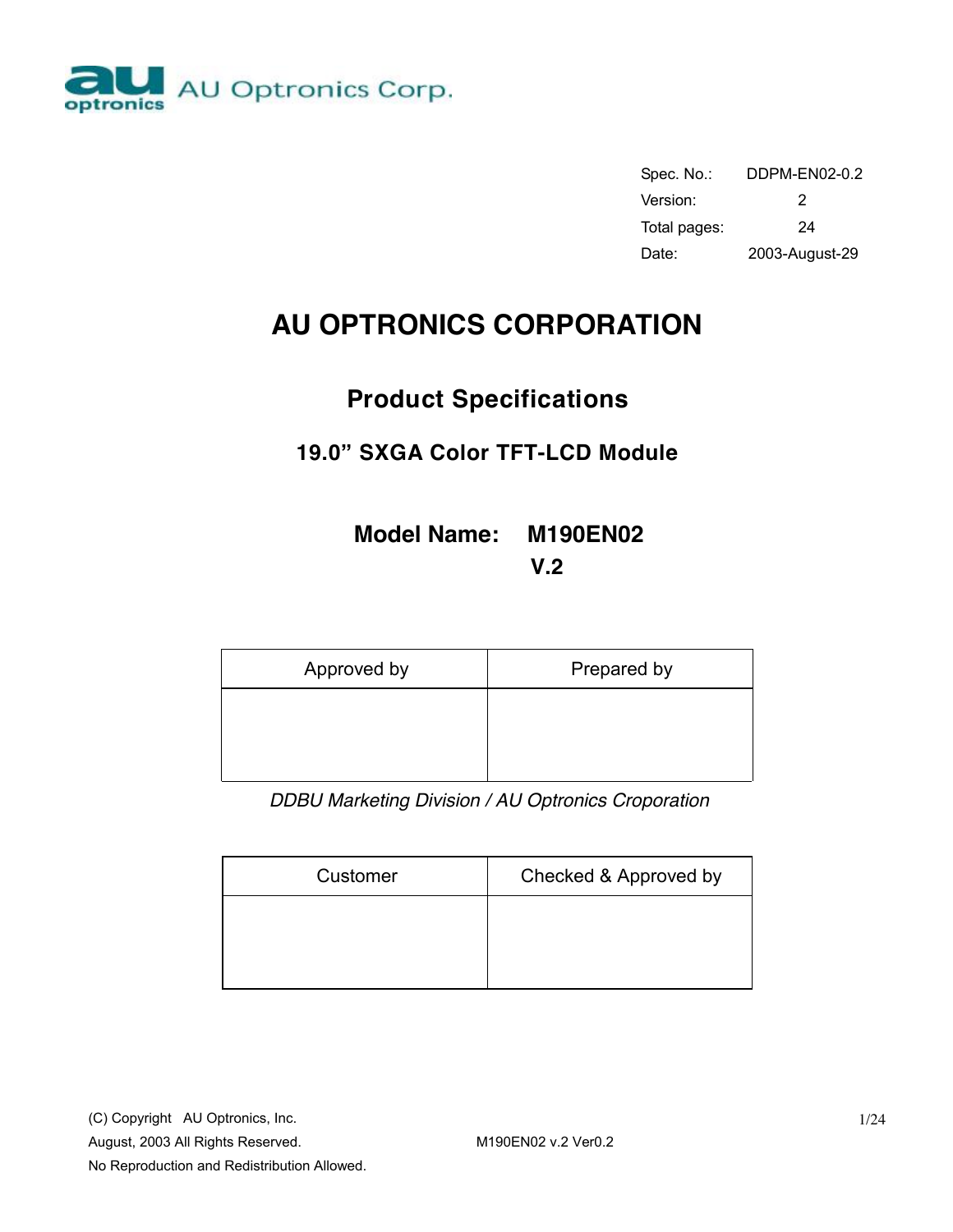

 **Product Specifications** 

 **19.0" SXGA Color TFT-LCD Module Model Name: M190EN02 V.2** 

**(u ) Preliminary Specifications ( ) Final Specifications** 

 **Note: This Specification is subject to change without notice.**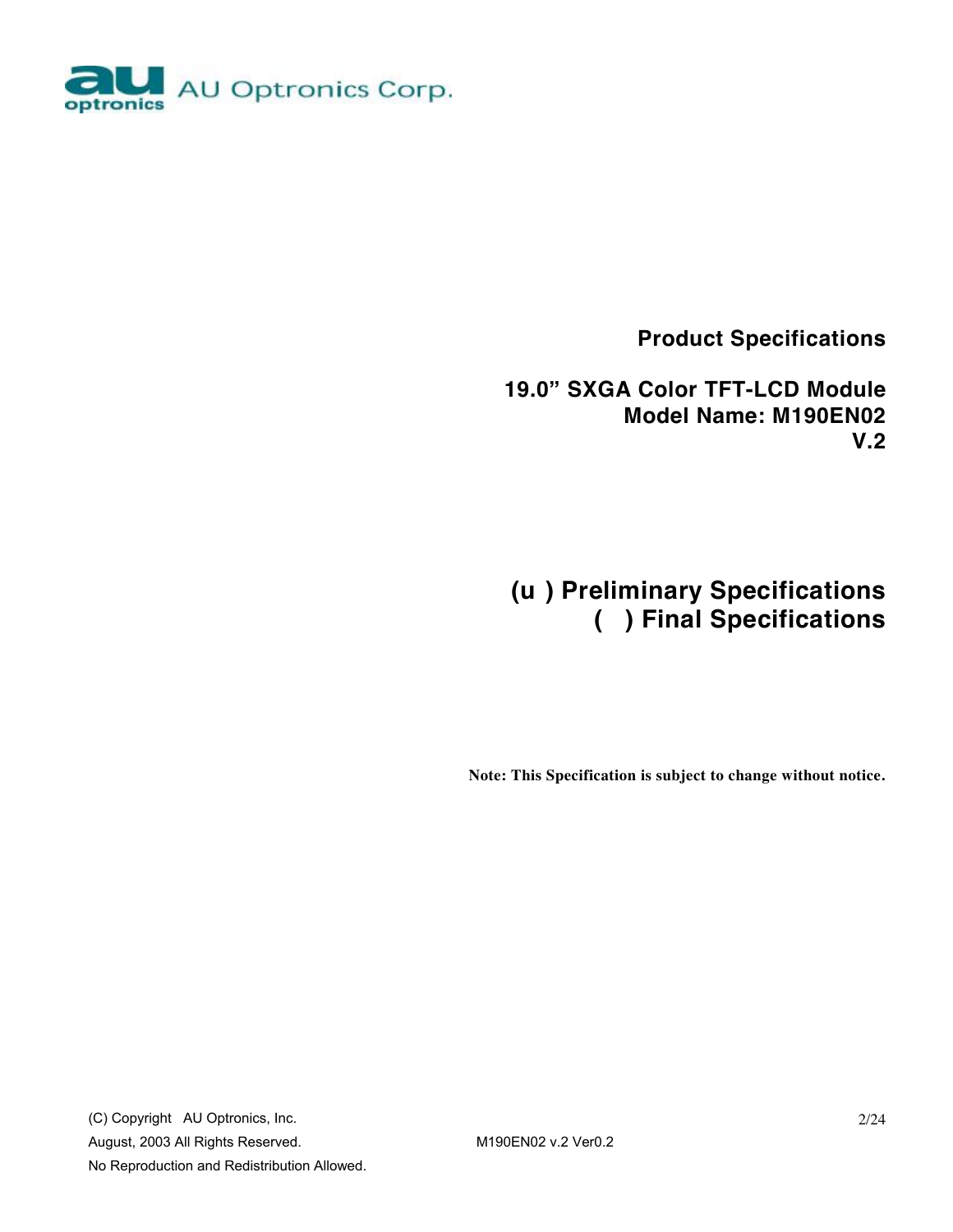## AU Optronics Corp. optronics

#### **i Contents**

#### **ii Record of Revision**

#### **1.0 Handling Precautions**

#### **2.0 General Description**

- 2.1 Display Characteristics
- 2.2 Functional Block Diagram
- 2.3 Optical Characteristics
- 2.4 Pixel format image

#### **3.0 Electrical characteristics**

- 3.1 Absolute Maximum Ratings
- 3.2 Connectors
- 3.3 Signal Pin
- 3.4 Signal Description
- 3.5 Signal Electrical Characteristics
- 3.6 Interface Timing
	- 3.6.1 Timing Characteristics
	- 3.6.2 Timing Definition
- 3.7 Power Consumption
- 3.8 Power ON/OFF Sequence

#### **4.0 Backlight Characteristics**

- 4.1 Signal for Lamp connector
- 4.2 Parameter guide line for CCFL Inverter

#### **5.0 Vibration, shock and drop**

- 5.1 Vibration and shock
- 5.2 Drop test

#### **6.0 Environment**

- 6.1 Temperature and humidity
	- 6.1.1 Operating conditions
		- 6.1.2 Shipping conditions
- 6.2 Atmospheric pressure
- 6.3 Thermal shock

#### **7.0 Reliability**

- 7.1 Failure criteria
- 7.2 Failure rate
	- 7.2.1 Usage
		- 7.2.2 Components de-rating
- 7.3 CCFL life
- 7.4 ON/OFF cycle

#### **8.0 Safety**

- 8.1 Sharp edge requirement
- 8.2 Material
	- 8.2.1 Toxicity
	- 8.2.2 Flammability
- 8.3 Capacitors
- 8.4 Hazardous voltage

#### **9.0 Other requirements**

- 9.1 Smoke free design
- 9.2 National test lab requirement

#### **10.0 Mechanical Characteristics**

(C) Copyright AU Optronics, Inc.

August, 2003 All Rights Reserved. M190EN02 v.2 Ver0.2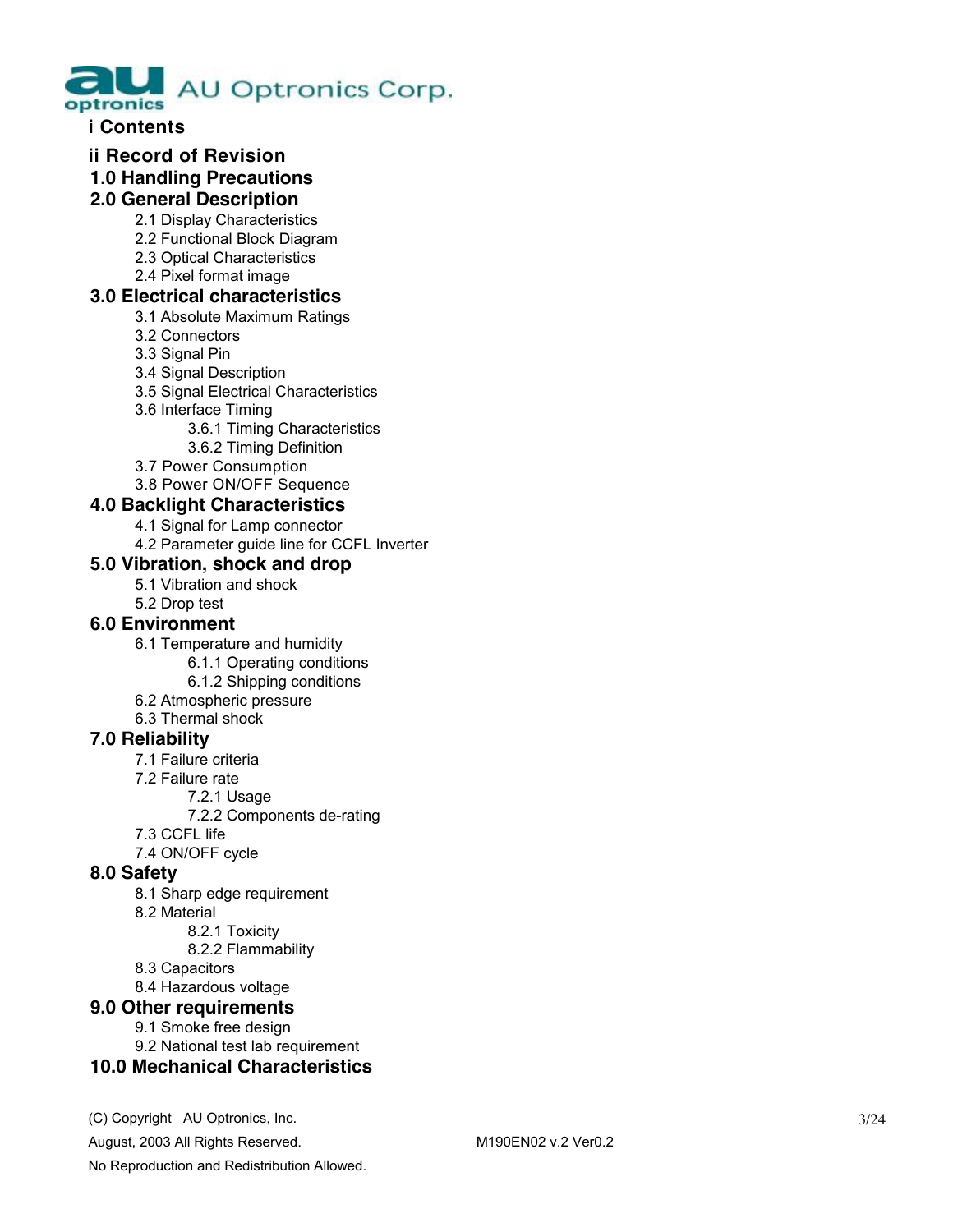AU Optronics Corp.

# **ii Record of Revision**

| Version and Date Page   Old description |      |                                                         | <b>New Description</b> | l Remark      |
|-----------------------------------------|------|---------------------------------------------------------|------------------------|---------------|
| 0.12003/07/01                           | All  | <b>First Edition for Customer</b>                       | All                    |               |
| 0.2 2003/8/29                           | 15.7 | Contrast Ratio: 600:1 (typ) Contrast Ratio: 700:1 (typ) |                        | <b>Update</b> |

# **1.0 Handling Precautions**

- 1) Since front polarizer is easily damaged, pay attention not to scratch it.
- 2) Be sure to turn off power supply when inserting or disconnecting from input connector.
- 3) Wipe off water drop immediately. Long contact with water may cause discoloration or spots.
- 4) When the panel surface is soiled, wipe it with absorbent cotton or other soft cloth.
- 5) Since the panel is made of glass, it may break or crack if dropped or bumped on hard surface.
- 6) Since CMOS LSI is used in this module, take care of static electricity and insure human earth when handling.
- 7) Do not open nor modify the Module Assembly.
- 8) Do not press the reflector sheet at the back of the module to any directions.
- 9) At the insertion or removal of the Signal Interface Connector, be sure not to rotate nor tilt the Interface Connector of the TFT-LCD module.
- 10) After installation of the TFT-LCD module into an enclosure (LCD monitor housing, for example), do not twist nor bend the TFT -LCD module even momentary. At designing the enclosure, it should be taken into consideration that no bending/twisting forces are applied to the TFT -LCD module from outside. Otherwise the TFT -LCD module may be damaged.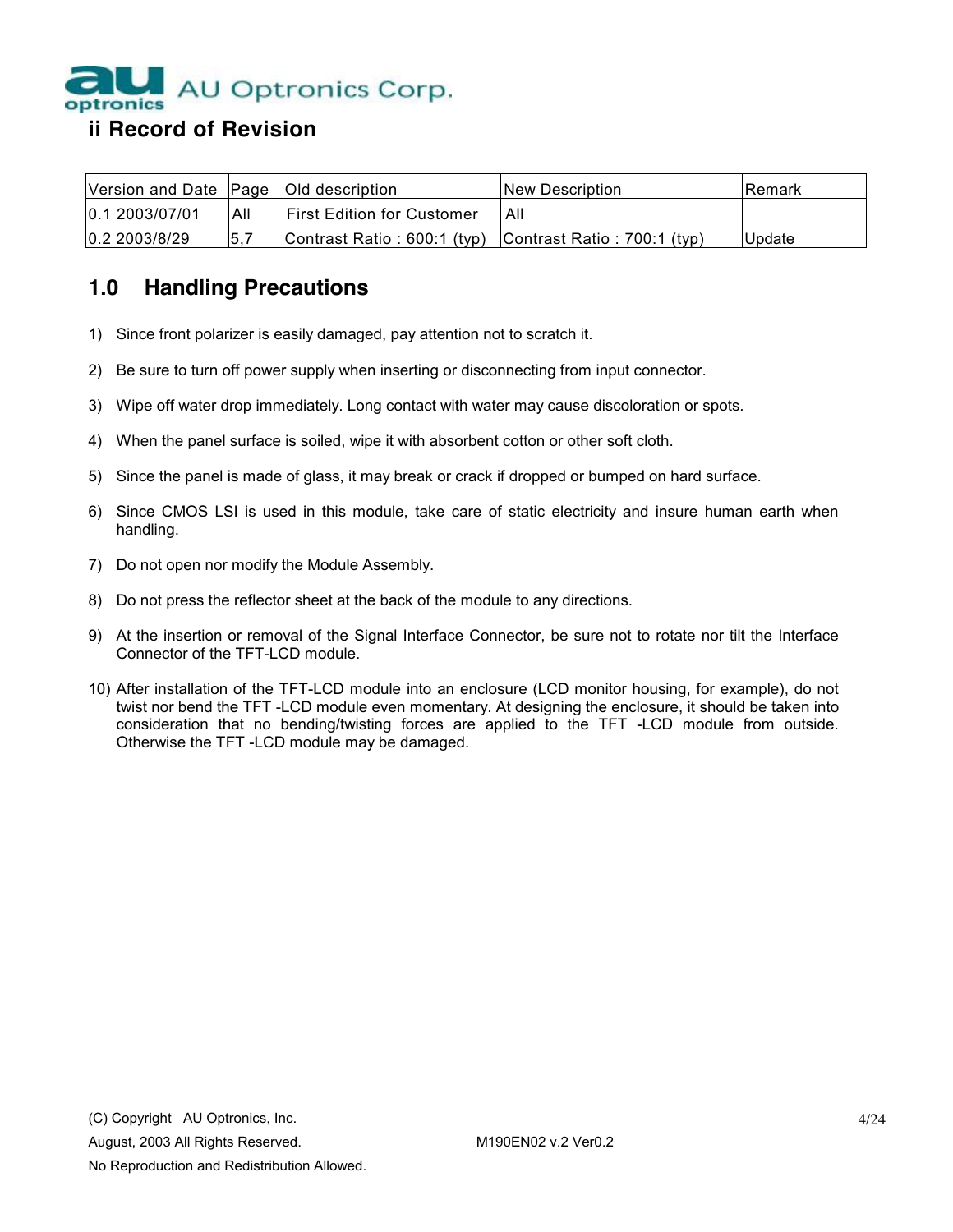

# **2.0 General Description**

This specification applies to the 19.0 inch Color TFT-LCD Module M190EN02.

The display supports the SXGA (1280(H) x 1024(V)) screen format and 16.7M colors (RGB 8-bits data).

All input signals are 2 Channel LVDS interface compatible.

This module does not contain an inverter card for backlight.

## **2.1 Display Characteristics**

The following items are characteristics summary on the table under  $25^{\circ}$  condition:

| <b>ITEMS</b>                 | Unit                | <b>SPECIFICATIONS</b>                        |
|------------------------------|---------------------|----------------------------------------------|
| Screen Diagonal              | [mm]                | 480(19")                                     |
| <b>Active Area</b>           | [mm]                | 376.32 (H) x 301.056 (V)                     |
| Pixels H x V                 |                     | 1280(x3) x 1024                              |
| <b>Pixel Pitch</b>           | [mm]                | 0.294 (per one triad) x 0.294                |
| Pixel Arrangement            |                     | R.G.B. Vertical Stripe                       |
| Display Mode                 |                     | Normally Black                               |
| White Luminance (Center)     | $\textsf{[cd/m}^2]$ | 250 cd/m2 @7mA (Typ)                         |
| <b>Contrast Ratio</b>        |                     | $700:1$ (Typ)                                |
| <b>Optical Response Time</b> | [msec]              | 25 (Typ)                                     |
| Nominal Input Voltage VDD    | [Volt]              | $+5.0 V$                                     |
| <b>Power Consumption</b>     | [Watt]              | 40W (typ.) (w/o Inverter, All white pattern) |
| (VDD line + CCFL line)       |                     |                                              |
| Weight                       | Grams]              | 2700 (Typ)                                   |
| <b>Physical Size</b>         | [mm]                | 404.2(W) x 330(H) x 20(D) (Typ)              |
| Electrical Interface         |                     | Even/Odd R/G/B data, 3 sync signal,          |
|                              |                     | Clock                                        |
| <b>Support Color</b>         |                     | 16.7M colors (RGB 8-bit data)                |
| <b>Temperature Range</b>     |                     |                                              |
| Operating                    | $[^{\circ}C]$       | 0 to $+50$                                   |
| Storage (Shipping)           | [°C]                | $-20$ to $+60$                               |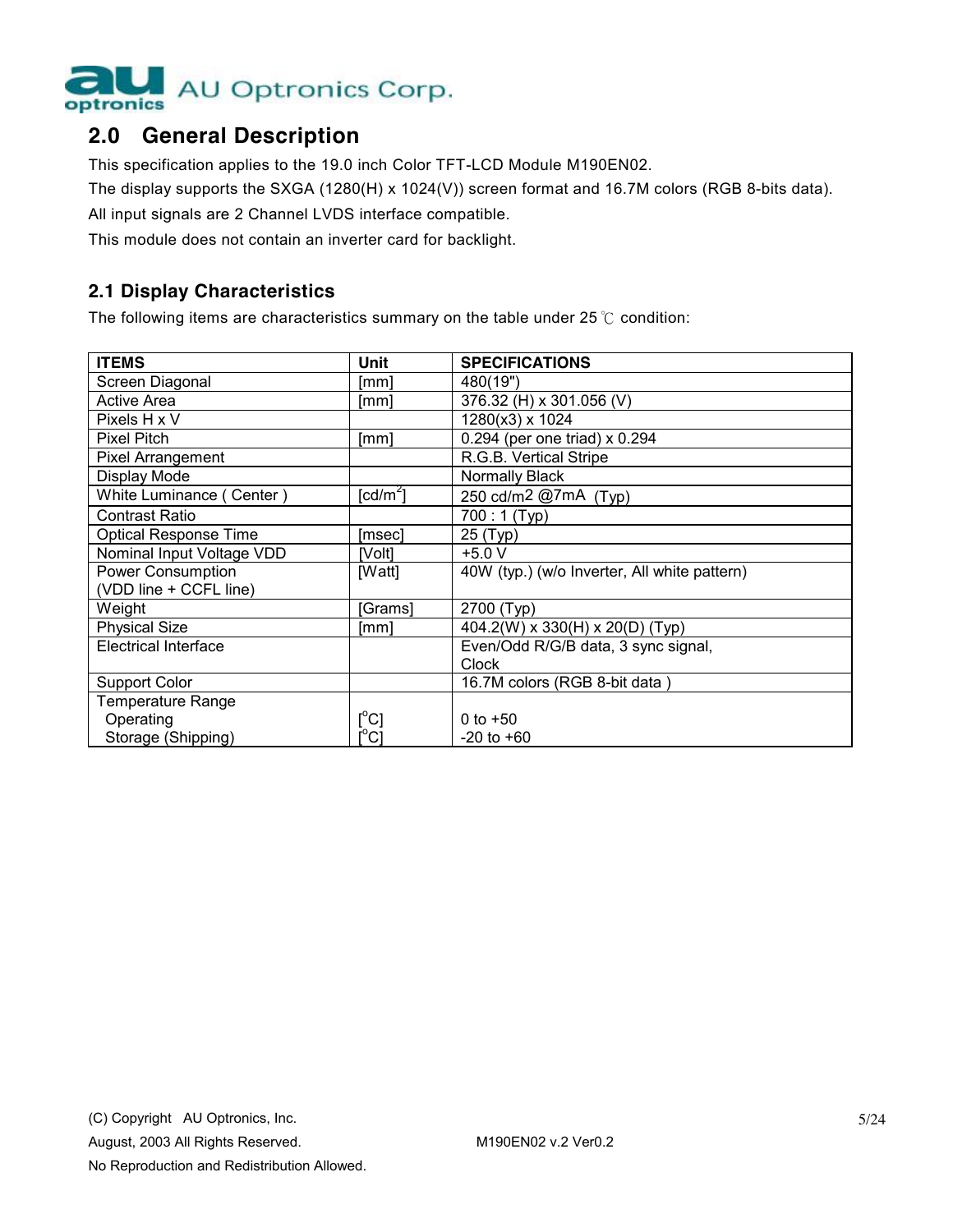# AU Optronics Corp. optronics

# **2.2 Functional Block Diagram**

The following diagram shows the functional block of the 19 inches Color TFT-LCD Module:



**JAE FI-XB30SL-HF10 JST BHSR-02VS-1 Mating Type: Mating Type: SM02(8.0)B-BHSS JAE FI-X30HL-T ( Locked Type ) JAE FI-X30S-H ( Unlocked Type )** 

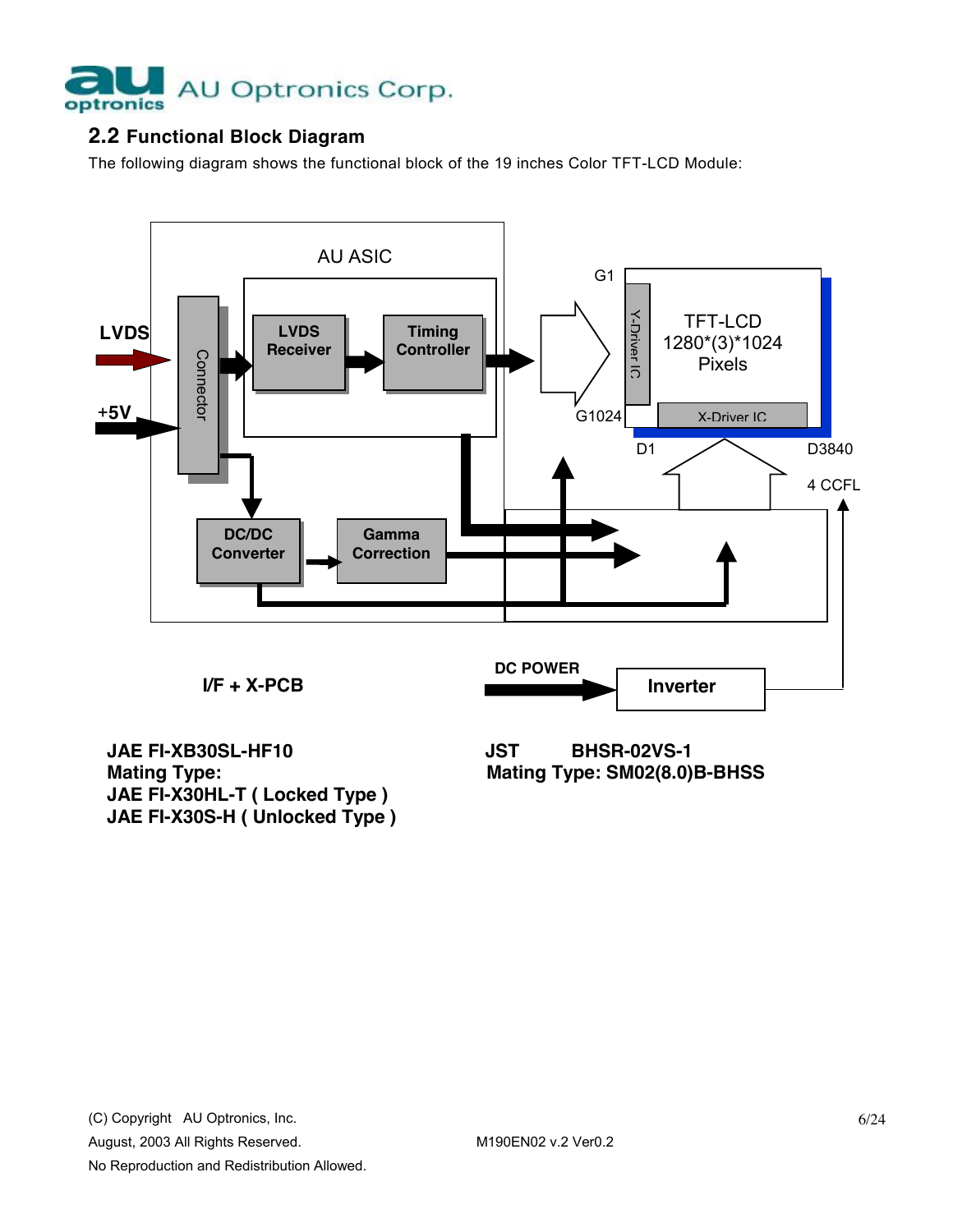# AU Optronics Corp. optronics

#### **2.3 Optical Characteristics**

The optical characteristics are measured under stable conditions at 25℃ (Room Temperature):

| <b>Item</b>                   | Unit                   | <b>Conditions</b>       | Min.           | Typ.  | Max.  |
|-------------------------------|------------------------|-------------------------|----------------|-------|-------|
| <b>Viewing Angle</b>          | [degree]               | Horizontal (Right)      | 75             | 85    |       |
|                               | [degree]               | $CR = 10$<br>(Left)     |                | 85    |       |
|                               | [degree]               | Vertical<br>(Up)        | 75             | 85    |       |
|                               | [degree]               | $CR = 10$<br>(Down)     |                | 85    |       |
| Contrast ratio                |                        | <b>Normal Direction</b> | 400            | 700   |       |
| Response Time (Note 1)        | [msec]                 | <b>Raising Time</b>     |                | 15    | 25    |
|                               | [msec]                 | <b>Falling Time</b>     |                | 10    | 15    |
|                               | [msec]                 | Raising + Falling       | $\blacksquare$ | 25    | 40    |
| Color / Chromaticity          |                        | Red x                   | 0.604          | 0.634 | 0.664 |
| Coordinates (CIE)             |                        | Red y                   |                | 0.354 | 0.384 |
|                               |                        | Green x                 | 0.278          | 0.308 | 0.338 |
|                               |                        | Green y                 | 0.576          | 0.606 | 0.636 |
|                               |                        | Blue x                  | 0.108          | 0.138 | 0.168 |
|                               |                        | Blue y                  | 0.057          | 0.087 | 0.117 |
| Color Coordinates (CIE) White |                        | White x                 | 0.28           | 0.31  | 0.34  |
|                               |                        | White y                 | 0.30           | 0.33  | 0.36  |
| White Luminance at CCFL 7.0mA | $\lceil cd/m^2 \rceil$ |                         | 200            | 250   |       |
| (central point)               |                        |                         |                |       |       |
| Luminance Uniformity (Note 2) | [%]                    |                         | 75             | 80    | -     |
| Crosstalk (in75Hz) (Note 3)   | [%]                    |                         |                |       | 1.5   |

Equipment Pattern Generator, Power Supply, Digital Voltmeter, Luminance meter (PR 880, BM-5A, BM 7, & EZContrast\*)

**Environment** 

Aperture 1° with 100cm VD or 2° with 50cm viewing distance Test Point Center (ISO point 22)<br>Environment < 1 lux



'\*' EZ Contrast is different measurement tool with very close viewing distance.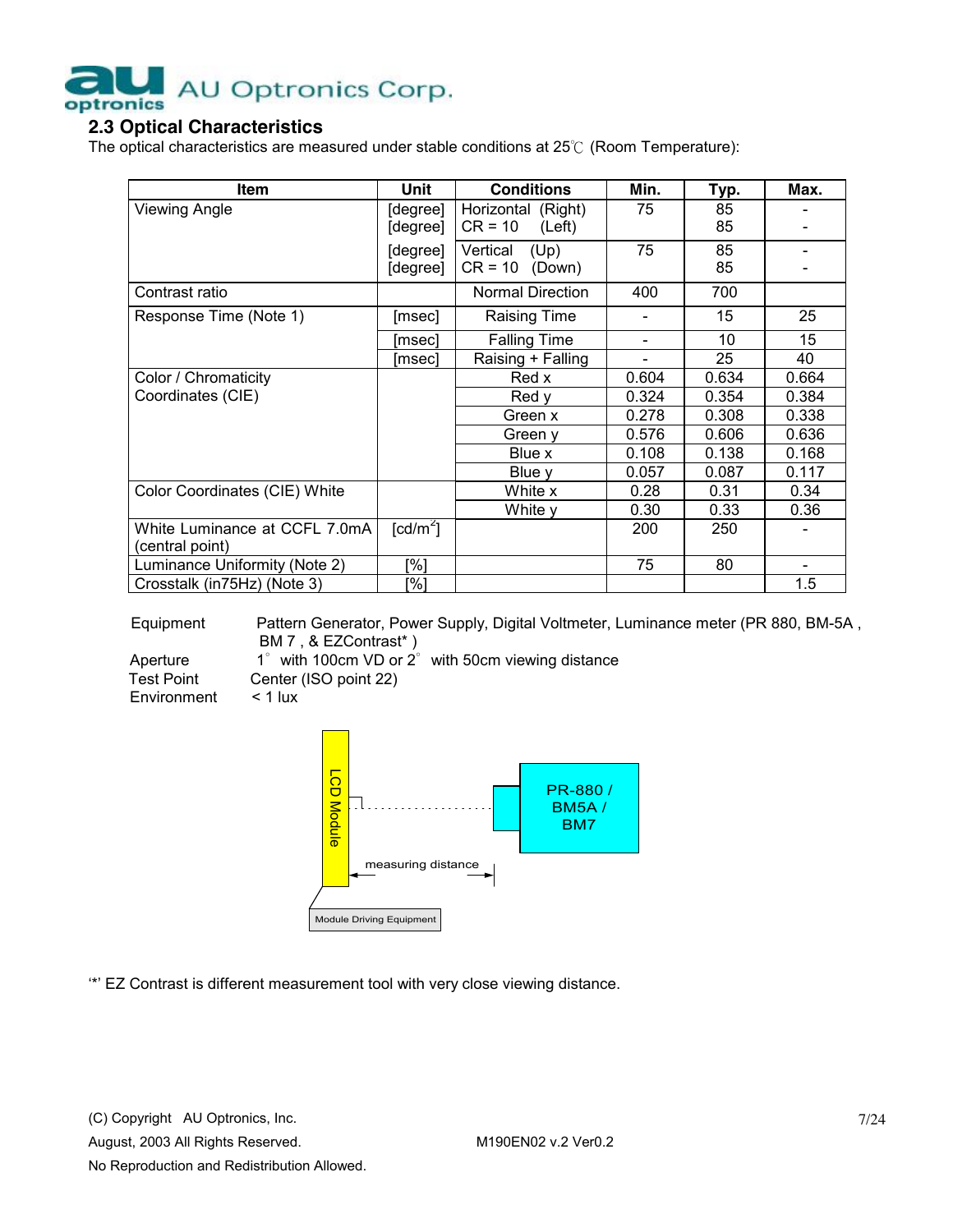

Note 1: Definition of Response time:

The output signals of photodetector are measured when the input signals are changed from " Black" to " White" (raising time), and from "White" to " Black" (falling time), respectively. The response time is interval between the 10% and 90% of amplitudes. Refer to figure as below.



Note 2: Brightness uniformity of these 9 points is defined as below:



(C) Copyright AU Optronics, Inc.

August, 2003 All Rights Reserved. M190EN02 v.2 Ver0.2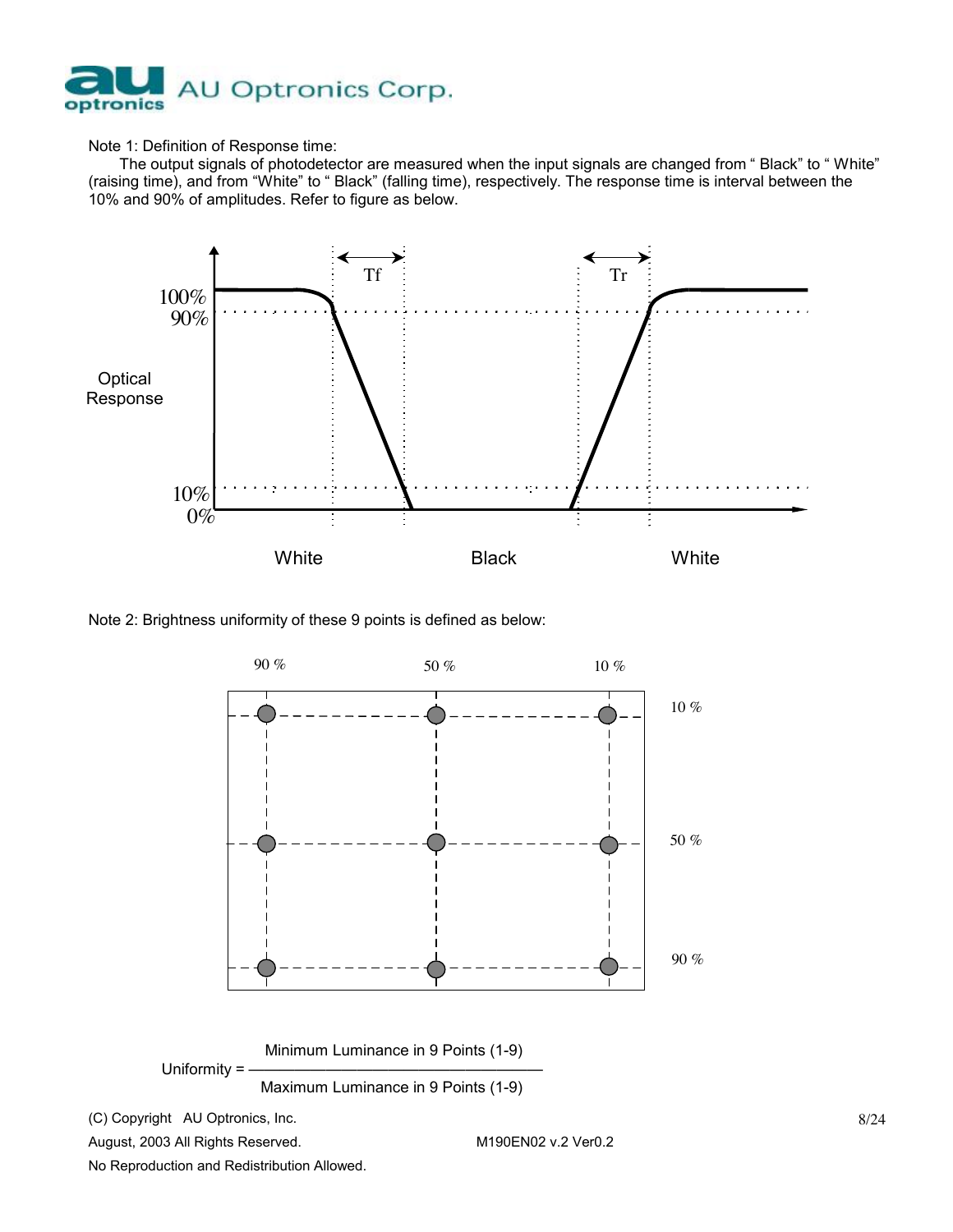

Note 3: Crosstalk is defined as below :



Unit: percentage of dimension of display area

 $l L_A-L_{A'}$  l /  $L_A$  x 100%= 1.5% max.,  $L_A$  and  $L_B$  are brightness at location A and B  $l L_{B} - L_{B'}$  l /  $L_{B}$  x 100%= 1.5% max.,  $L_{A'}$  and  $L_{B'}$  are brightness at location A' and B'

#### **2.4 Pixel format image**

Following figure shows the relationship of the input signals and LCD pixel format.

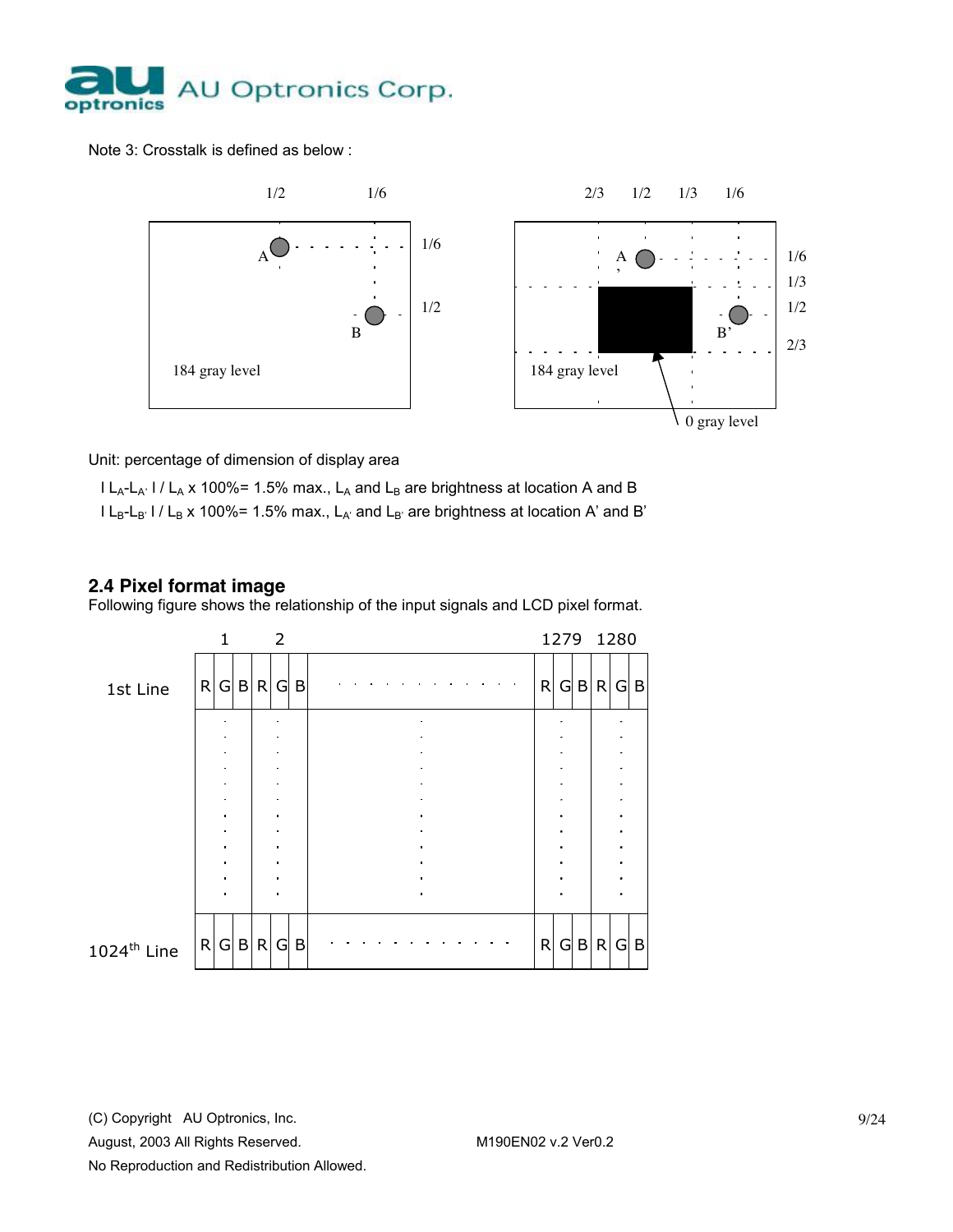

# **3.0 Electrical characteristics**

# **3.1 Absolute Maximum Ratings**

Absolute maximum ratings of the module is as following:

| <b>Item</b>                  | Symbol         | Min      | <b>Max</b> | Unit                      | <b>Conditions</b> |
|------------------------------|----------------|----------|------------|---------------------------|-------------------|
| Logic/LCD Drive Voltage      | VIN            | $-0.3$   | $+5.5$     | [Volt]                    |                   |
| Select LVDS data order       | <b>SELLVDS</b> | ΝC       | <b>NC</b>  | [Volt]                    |                   |
| <b>CCFL Inrush current</b>   | <b>ICFLL</b>   |          | 38         | [mA]                      | Note 1            |
| <b>CCFL Current</b>          | <b>ICFL</b>    |          | 7.5        | [mA] rms                  |                   |
| <b>Operating Temperature</b> | TOP            | $\Omega$ | $+50$      | $\mathsf{I}^{\circ}$ Cl   | Note 2            |
| <b>Operating Humidity</b>    | <b>HOP</b>     | 8        | 95         | [%RH]                     | Note 2            |
| Storage Temperature          | TST            | -20      | $+60$      | $\lceil{^{\circ}C}\rceil$ | Note 2            |
| <b>Storage Humidity</b>      | <b>HST</b>     | 8        | 95         | [%RH]                     | Note 2            |

#### **Note 1 : Duration=50 msec.**

**Note 2 : Maximum Wet-Bulb should be 39**℃ **and No condensation.** 



### **Relative Humidity %**

(C) Copyright AU Optronics, Inc. August, 2003 All Rights Reserved. M190EN02 v.2 Ver0.2 No Reproduction and Redistribution Allowed.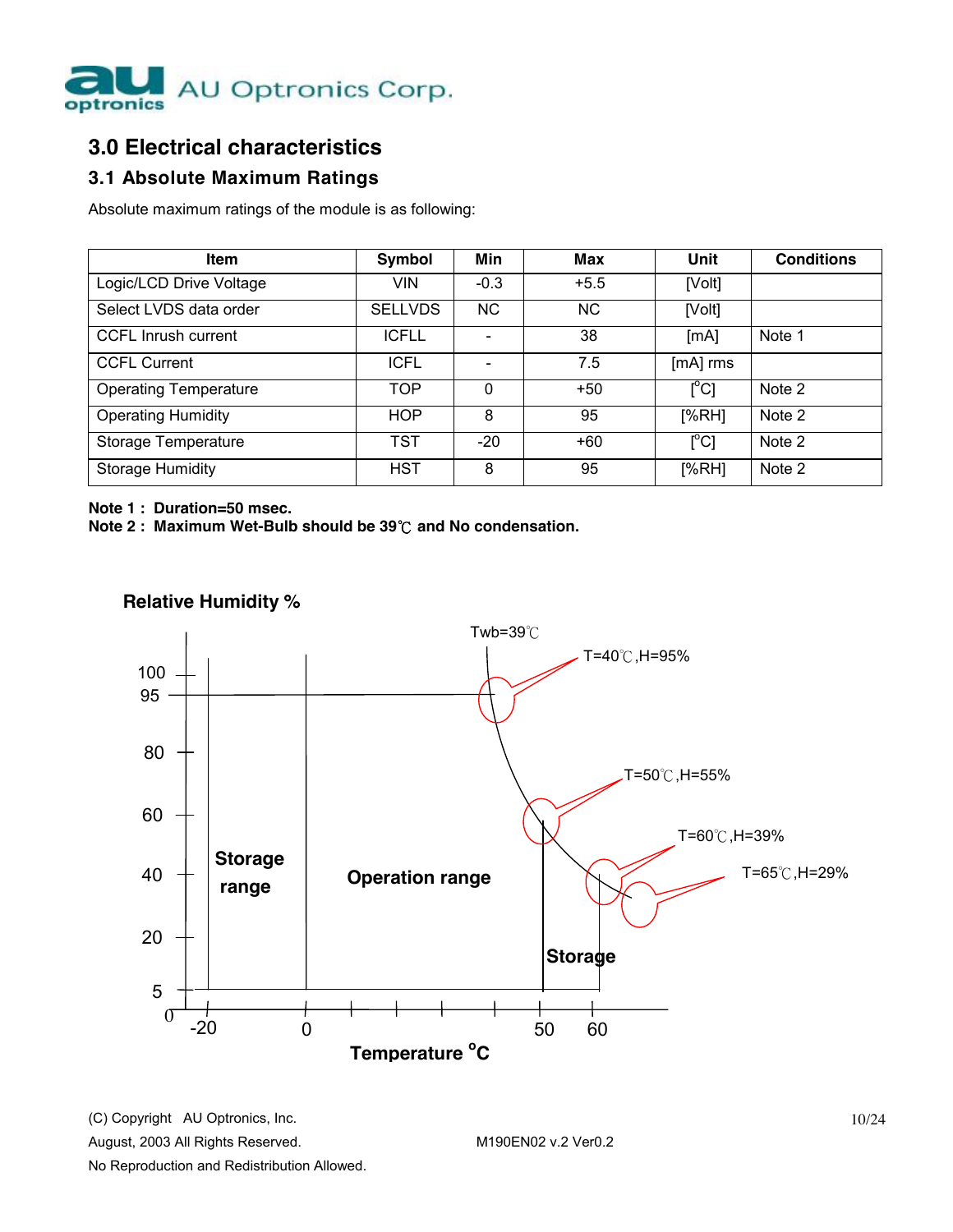

#### **3.2 Connectors**

Physical interface is described as for the connector on module.

These connectors are capable of accommodating the following signals and will be following components.

| <b>Connector Name / Designation</b> | Interface Connector / Interface card                  |
|-------------------------------------|-------------------------------------------------------|
| <b>Manufacturer</b>                 | JAE or compatible                                     |
| <b>Type Part Number</b>             | FI-XB30SL-HF10                                        |
| <b>Mating Housing Part Number</b>   | FI-X30HL-T (Locked Type)<br>FI-X30S-H (Unlocked Type) |

| <b>Connector Name / Designation</b> | Lamp Connector / Backlight lamp |
|-------------------------------------|---------------------------------|
| <b>Manufacturer</b>                 | JST                             |
| <b>Type Part Number</b>             | <b>BHSR-02VS-1</b>              |
| <b>Mating Type Part Number</b>      | SM02(8.0)B-BHSS                 |

## **3.3 Signal Pin**

| Pin# | <b>Signal Name</b> | Pin# | <b>Signal Name</b> |
|------|--------------------|------|--------------------|
| 1    | RxO0-              | 2    | RxO0+              |
| 3    | RxO1-              | 4    | <b>RxO1+</b>       |
| 5    | RxO <sub>2</sub> - | 6    | <b>RxO2+</b>       |
| 7    | <b>GND</b>         | 8    | RxOC-              |
| 9    | RxOC+              | 10   | RxO <sub>3</sub> - |
| 11   | <b>RxO3+</b>       | 12   | RxE0-              |
| 13   | RxE0+              | 14   | <b>GND</b>         |
| 15   | RxE1-              | 16   | RxE1+              |
| 17   | <b>GND</b>         | 18   | RxE2-              |
| 19   | RxE <sub>2+</sub>  | 20   | RxEC-              |
| 21   | RxEC+              | 22   | $RxE3-$            |
| 23   | RxE3+              | 24   | <b>GND</b>         |
| 25   | NC.                | 26   | NC.                |
| 27   | NC.                | 28   | Power              |
| 29   | Power              | 30   | Power              |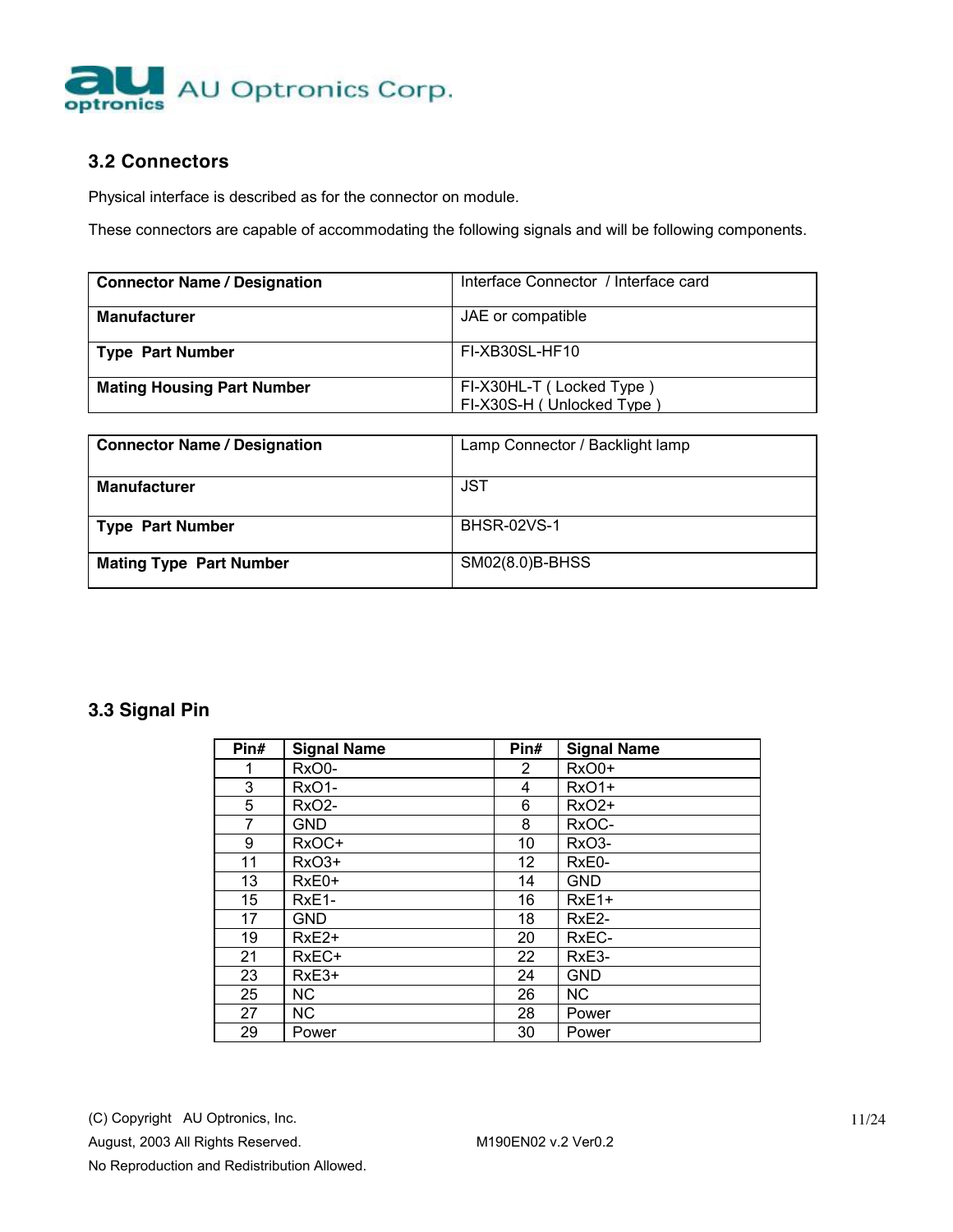

#### **3.4 Signal Description**

The module using a pair of LVDS receiver SN75LVDS82(Texas Instruments) or compatible. LVDS is a differential signal technology for LCD interface and high speed data transfer device. Transmitter shall be SN75LVDS83(negative edge sampling) or compatible**.** The first LVDS port(RxOxxx) transmits odd pixels while the second LVDS port(RxExxx) transmits even pixels.

| PIN#            | <b>SIGNAL NAME</b>     | <b>DESCRIPTION</b>                                                       |  |
|-----------------|------------------------|--------------------------------------------------------------------------|--|
| $\overline{1}$  | RxO0-                  | Negative LVDS differential data input (Odd data)                         |  |
| $\overline{2}$  | RxO0+                  | Positive LVDS differential data input (Odd data)                         |  |
| 3               | RxO1-                  | Negative LVDS differential data input (Odd data)                         |  |
| $\overline{4}$  | RxO1+                  | Positive LVDS differential data input (Odd data)                         |  |
| $\overline{5}$  | <b>RxO2-</b>           | Negative LVDS differential data input (Odd data, H-Sync, V-Sync, DSPTMG) |  |
| $6\overline{6}$ | RxO <sub>2+</sub>      | Positive LVDS differential data input (Odd data, H-Sync, V-Sync, DSPTMG) |  |
| 7               | <b>GND</b>             | <b>Power Ground</b>                                                      |  |
| $\overline{8}$  | RxOC-                  | Negative LVDS differential clock input (Odd clock)                       |  |
| 9               | RxOC+                  | Positive LVDS differential clock input (Odd clock)                       |  |
| $\overline{10}$ | RxO <sub>3</sub> -     | Negative LVDS differential data input (Odd data)                         |  |
| $\overline{11}$ | RxO3+                  | Positive LVDS differential data input (Odd data)                         |  |
| $\overline{12}$ | RxE0-                  | Negative LVDS differential data input (Even clock)                       |  |
| 13              | RxE0+                  | Positive LVDS differential data input (Even data)                        |  |
| $\overline{14}$ | <b>GND</b>             | Power Ground                                                             |  |
| $\overline{15}$ | RxE1-                  | Positive LVDS differential data input (Even data)                        |  |
| 16              | RxE1+                  | Negative LVDS differential data input (Even data)                        |  |
| 17              | <b>GND</b>             | Power Ground                                                             |  |
| 18              | RxE2-                  | Negative LVDS differential data input (Even data)                        |  |
| 19              | RxE2+                  | Positive LVDS differential data input (Even data)                        |  |
| $\overline{20}$ | RxEC-                  | Negative LVDS differential clock input (Even clock)                      |  |
| 21              | RxEC+                  | Positive LVDS differential clock input (Even clock)                      |  |
| $\overline{22}$ | RxE3-                  | Negative LVDS differential data input (Even data)                        |  |
| $\overline{23}$ | RxE3+                  | Positive LVDS differential data input (Even data)                        |  |
| $\overline{24}$ | <b>GND</b>             | Power Ground                                                             |  |
| 25              | <b>NC</b>              |                                                                          |  |
| 26              | $\overline{\text{NC}}$ |                                                                          |  |
| $\overline{27}$ | $\overline{\text{NC}}$ |                                                                          |  |
| $\overline{28}$ | <b>POWER</b>           | Power                                                                    |  |
| 29              | <b>POWER</b>           | Power                                                                    |  |
| 30              | <b>POWER</b>           | Power                                                                    |  |

 **Note:** Input signals of odd and even clock shall be the same timing.

| LVDS DATA Name | <b>Description</b>                                                                     |
|----------------|----------------------------------------------------------------------------------------|
| <b>DSP</b>     | Display Timing: When the signal is high, the pixel data shall be valid to be displayed |
| $V-S$          | Vertical Sync: Both Positive and Negative polarity are acceptable                      |
| $H-S$          | Horizontal Sync: Both Positive and Negative polarity are acceptable                    |

(C) Copyright AU Optronics, Inc. August, 2003 All Rights Reserved. M190EN02 v.2 Ver0.2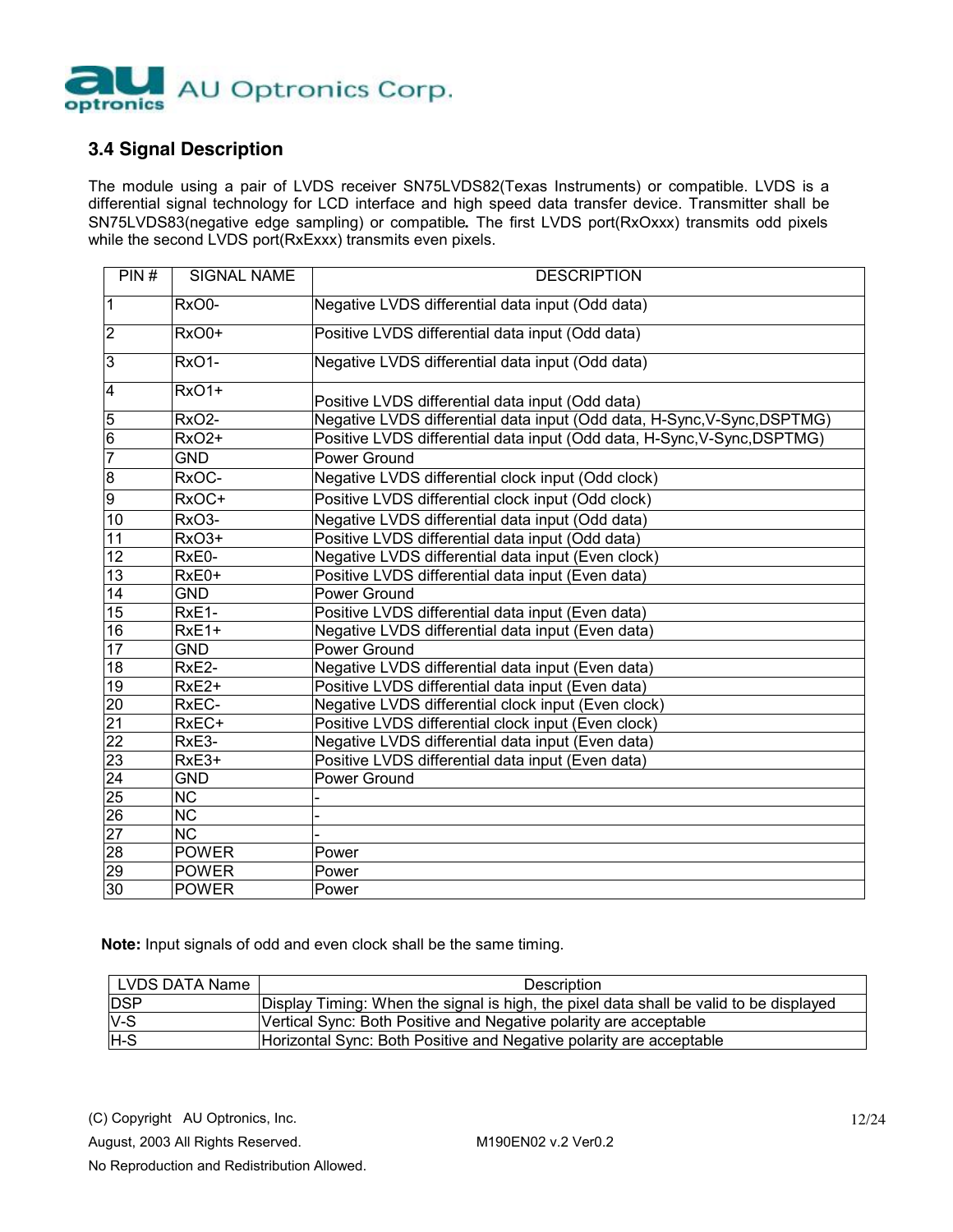| optronics |  | <b>au</b> Au Optronics Corp. |  |
|-----------|--|------------------------------|--|
|-----------|--|------------------------------|--|

| <b>TI LVDS X'mitter</b><br>SN75LVDS83 | <b>Module LVDS signal</b><br>(interface connector pin7) |  |
|---------------------------------------|---------------------------------------------------------|--|
| <b>Signal Name</b>                    | Low(open)                                               |  |
| D <sub>0</sub>                        | Red <sub>0</sub>                                        |  |
| D <sub>1</sub>                        | Red1                                                    |  |
| D <sub>2</sub>                        | Red <sub>2</sub>                                        |  |
| D <sub>3</sub>                        | Red3                                                    |  |
| D <sub>4</sub>                        | Red4                                                    |  |
| D <sub>5</sub>                        | Red7                                                    |  |
| $\overline{D6}$                       | Red <sub>5</sub>                                        |  |
| D7                                    | Green0                                                  |  |
| D <sub>8</sub>                        | Green1                                                  |  |
| $\overline{D9}$                       | Green2                                                  |  |
| D <sub>10</sub>                       | Green <sub>6</sub>                                      |  |
| D11                                   | Green7                                                  |  |
| D <sub>12</sub>                       | Green <sub>3</sub>                                      |  |
| D <sub>13</sub>                       | Green4                                                  |  |
| D <sub>14</sub>                       | Green <sub>5</sub>                                      |  |
| D15                                   | Blue <sub>0</sub>                                       |  |
| D <sub>16</sub>                       | Blue <sub>6</sub>                                       |  |
| D17                                   | Blue7                                                   |  |
| D <sub>18</sub>                       | Blue1                                                   |  |
| $\overline{D19}$                      | Blue <sub>2</sub>                                       |  |
| D <sub>20</sub>                       | Blue3                                                   |  |
| $\overline{D21}$                      | Blue4                                                   |  |
| D <sub>22</sub>                       | Blue <sub>5</sub>                                       |  |
| D <sub>23</sub>                       | <b>NA</b>                                               |  |
| D <sub>24</sub>                       | H Sync                                                  |  |
| D <sub>25</sub>                       | V Sync                                                  |  |
| D <sub>26</sub>                       | <b>Display Timing</b>                                   |  |
| D <sub>27</sub>                       | Red6                                                    |  |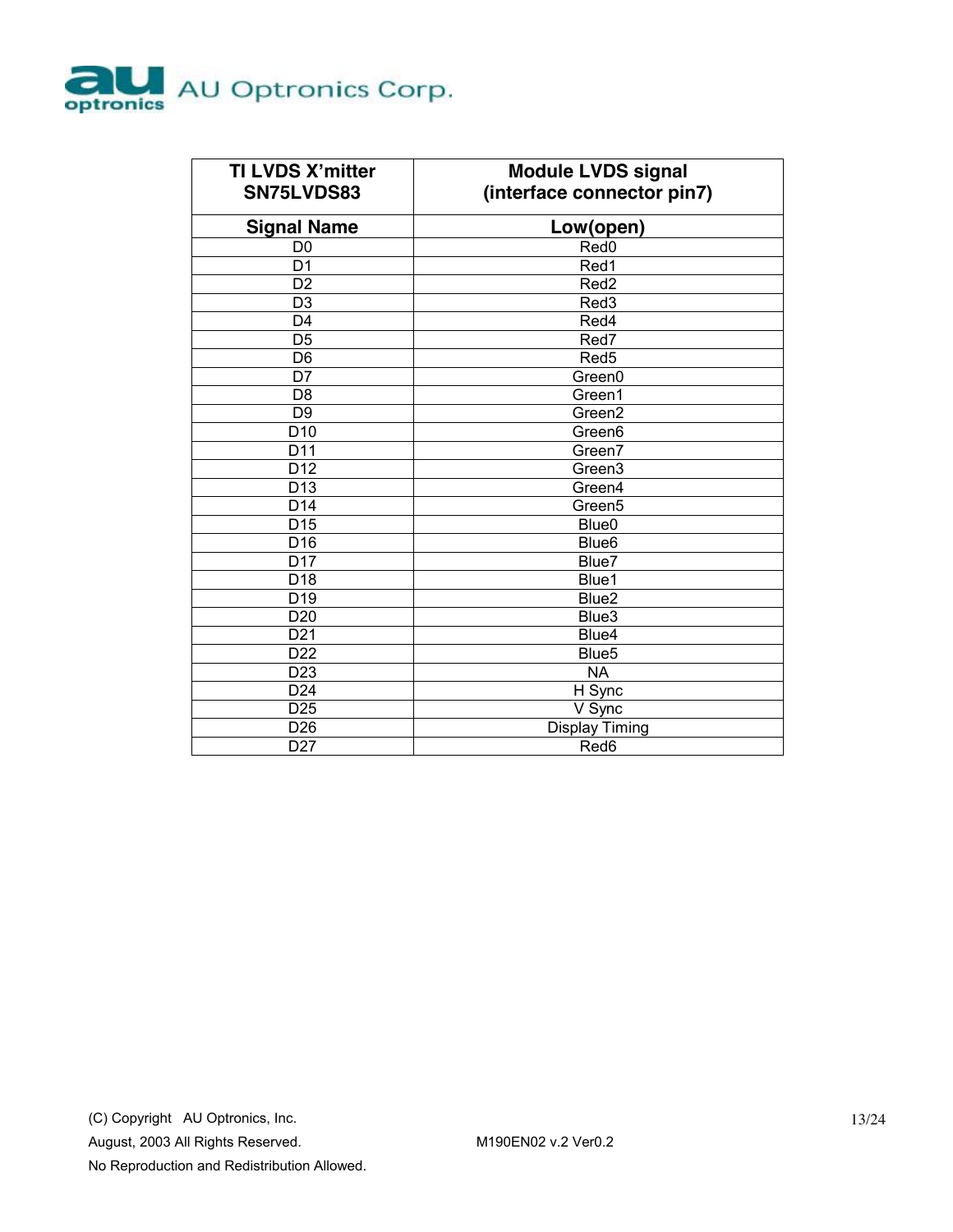



**Note: R/G/B data 7:MSB, R/G/B data 0:LSB** 

O = "First Pixel Data"

E = "Second Pixel Data"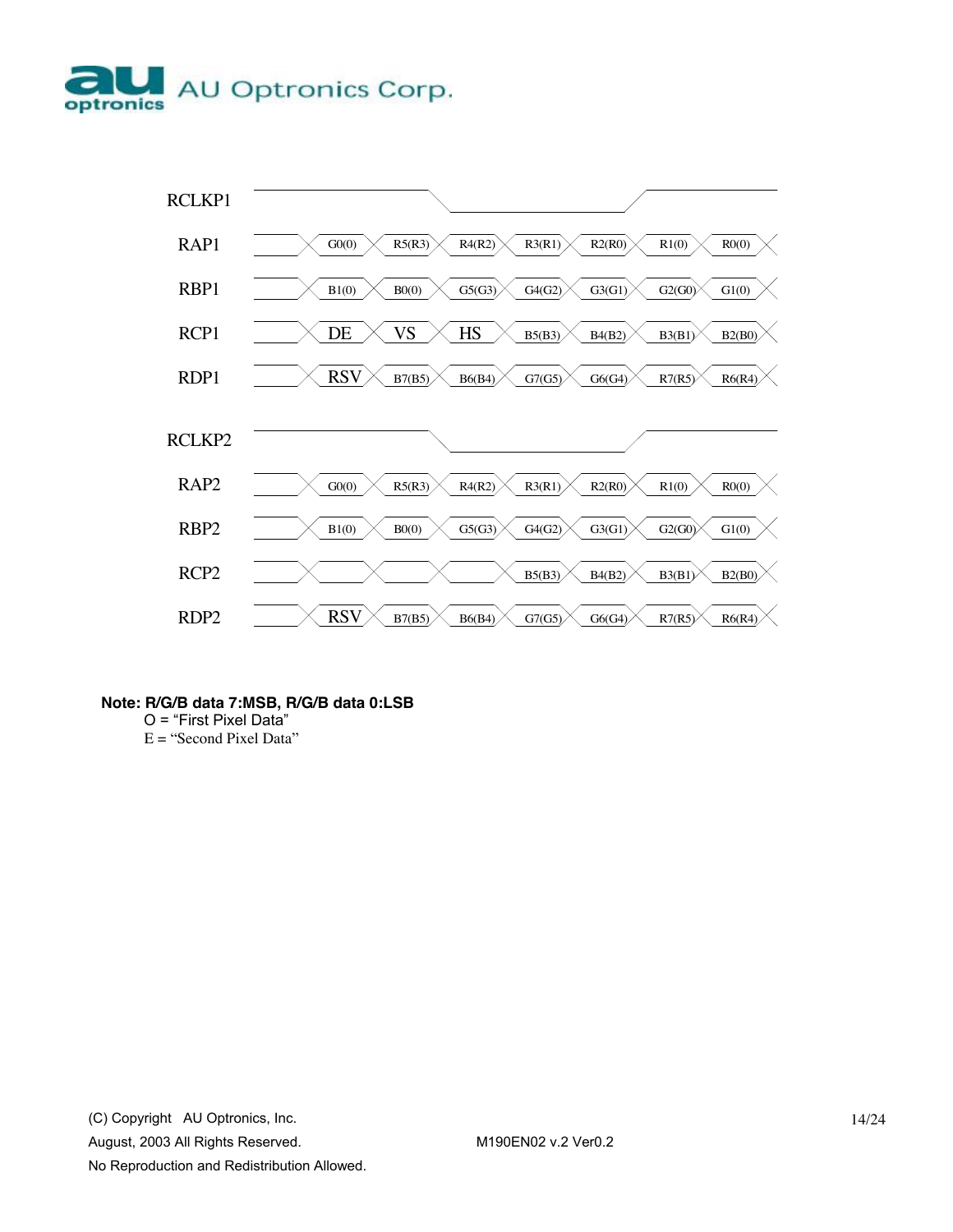

#### **3.5 Signal Electrical Characteristics**

Input signals shall be low or Hi-Z state when Vin is off It is recommended to refer the specifications of SN75LVDS82DGG (Texas Instruments) in detail.

Each signal characteristics are as follows;

| <b>Parameter</b> | <b>Condition</b>                             | Min    | Max | Unit |
|------------------|----------------------------------------------|--------|-----|------|
| Vth              | Differential InputHigh<br>Voltage(Vcm=+1.2V) |        | 100 | [mV] |
| Vtl              | Differential Input Low<br>Voltage(Vcm=+1.2V) | $-100$ |     | [mV] |

#### **3.6 Interface Timings**

Basically, interface timings described here is not actual input timing of LCD module but output timing of SN75LVDS82DGG (Texas Instruments) or equivalent.

#### **3.6.1 Timing Characteristics**

| <b>Signal</b>         | <b>Item</b>           | <b>Symbol</b> | <b>MIN</b> | <b>TYP</b> | <b>MAX</b> | Unit       |
|-----------------------|-----------------------|---------------|------------|------------|------------|------------|
| <b>DTCLK</b>          | Freq.                 | Fdck          |            | 54         | 67.5       | <b>MHz</b> |
| <b>DTCLK</b>          | Cycle                 | <b>Tck</b>    | 14.8       | 18.5       |            | ns         |
| +V-Sync               | <b>Frame Rate</b>     | 1/Tv          | 56.25      | 60         | 77         | Hz         |
| $\overline{+}V$ -Sync | Cycle                 | Tv            | 13         | 16.67      | 17.78      | ms         |
| $\overline{+V}$ -Sync | Cycle                 | Tv            | 1035       | 1066       | 2047       | lines      |
| +V-Sync               | <b>Active level</b>   | Tva           | 3          | 3          |            | lines      |
| +V-Sync               | V-back porch          | Tvb           | 7          | 38         | 63         | lines      |
| +V-Sync               | V-front porch         | Tvf           |            |            |            | lines      |
| +DSPTMG               | V-Line                | m             |            | 1024       |            | lines      |
| +H-Sync               | Scan rate             | 1/Th          |            | 64         |            | <b>KHz</b> |
| +H-Sync               | Cycle                 | Th            | 678        | 844        | 1005       | Tck        |
| +H-Sync               | <b>Active level</b>   | Tha $(*1)$    | 4          | 56         |            | <b>Tck</b> |
| +H-Sync               | Back porch            | $Thb(*1)$     | 30         | 124        | 355        | <b>Tck</b> |
| +H-Sync               | Front porch           | Thf           | 4          | 24         |            | Tck        |
| +DSPTMG               | <b>Display Pixels</b> | n             |            | 640        |            | <b>Tck</b> |

**Note:** Typical value refer to VESA STANDARD, (\*1) Tha+Thb should be less than 1024 Tck.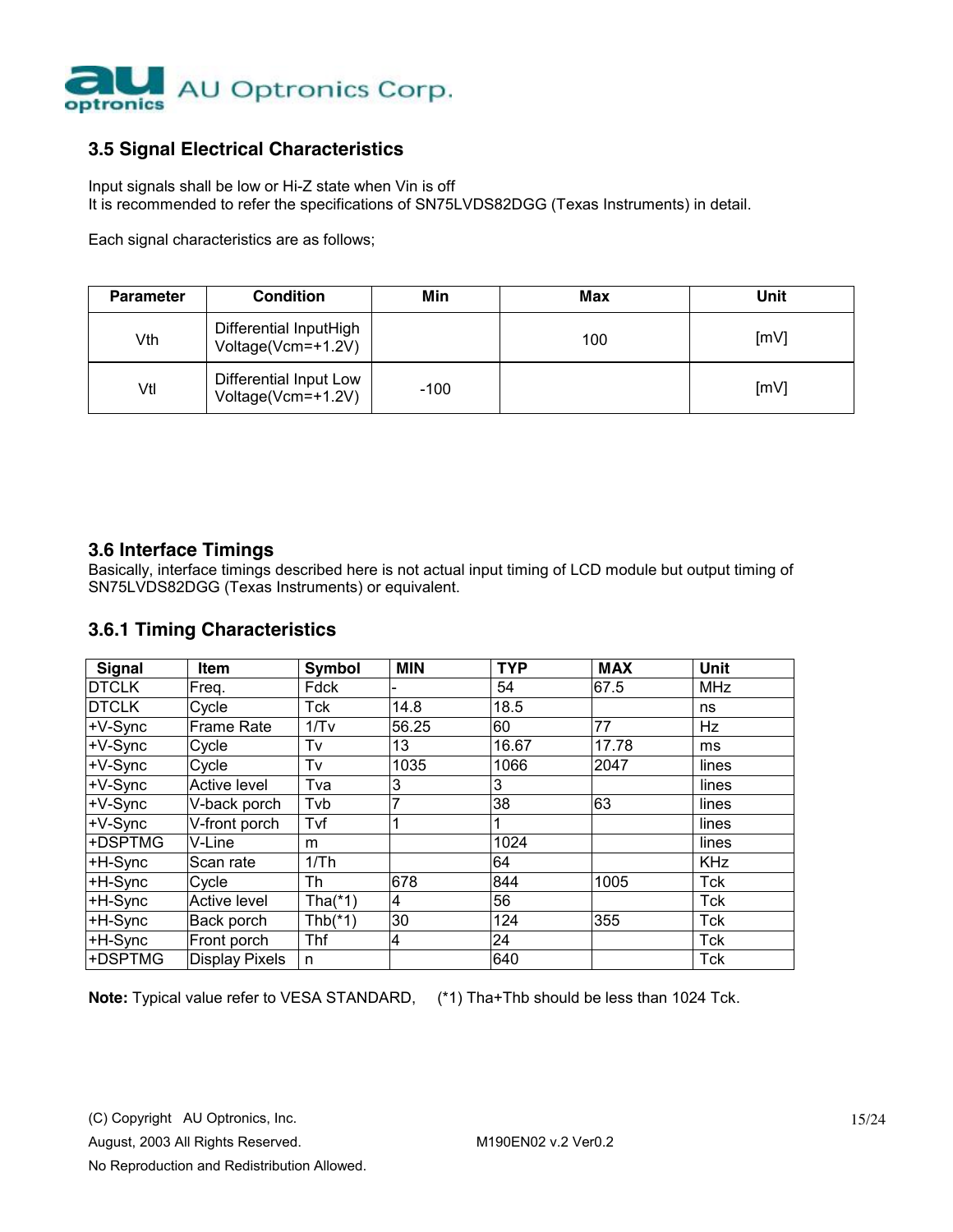

# **3.6.2 Timing Definition**



## **3.7 Power Consumption**

Input power specifications are as follows;

| <b>Symbol</b> | <b>Parameter</b>                                    | Min | <b>Typ</b> | <b>Max</b> | <b>Units</b> | <b>Condition</b>          |
|---------------|-----------------------------------------------------|-----|------------|------------|--------------|---------------------------|
| <b>VDD</b>    | Logic/LCD Drive<br>Voltage                          | 4.5 | 5          | 5.5        | [Volt]       |                           |
| IDD           | <b>VDD</b> current                                  |     | 1100       | 1300       | [mA]         |                           |
| <b>IIDD</b>   | Inrush VDD current                                  |     |            | 7          | [A]          | $t < 80$ us               |
| <b>PDD</b>    | <b>VDD Power</b>                                    |     |            | 8          | [Watt]       | Vin=5V, All White Pattern |
| VDDrp         | Allowable<br>Logic/LCD Drive<br>Ripple Voltage      |     |            | 100        | [mV]<br>p-p  |                           |
| <b>VDDns</b>  | Allowable<br>Logic/LCD Drive<br><b>Ripple Noise</b> |     |            | 100        | [mV]<br>p-p  |                           |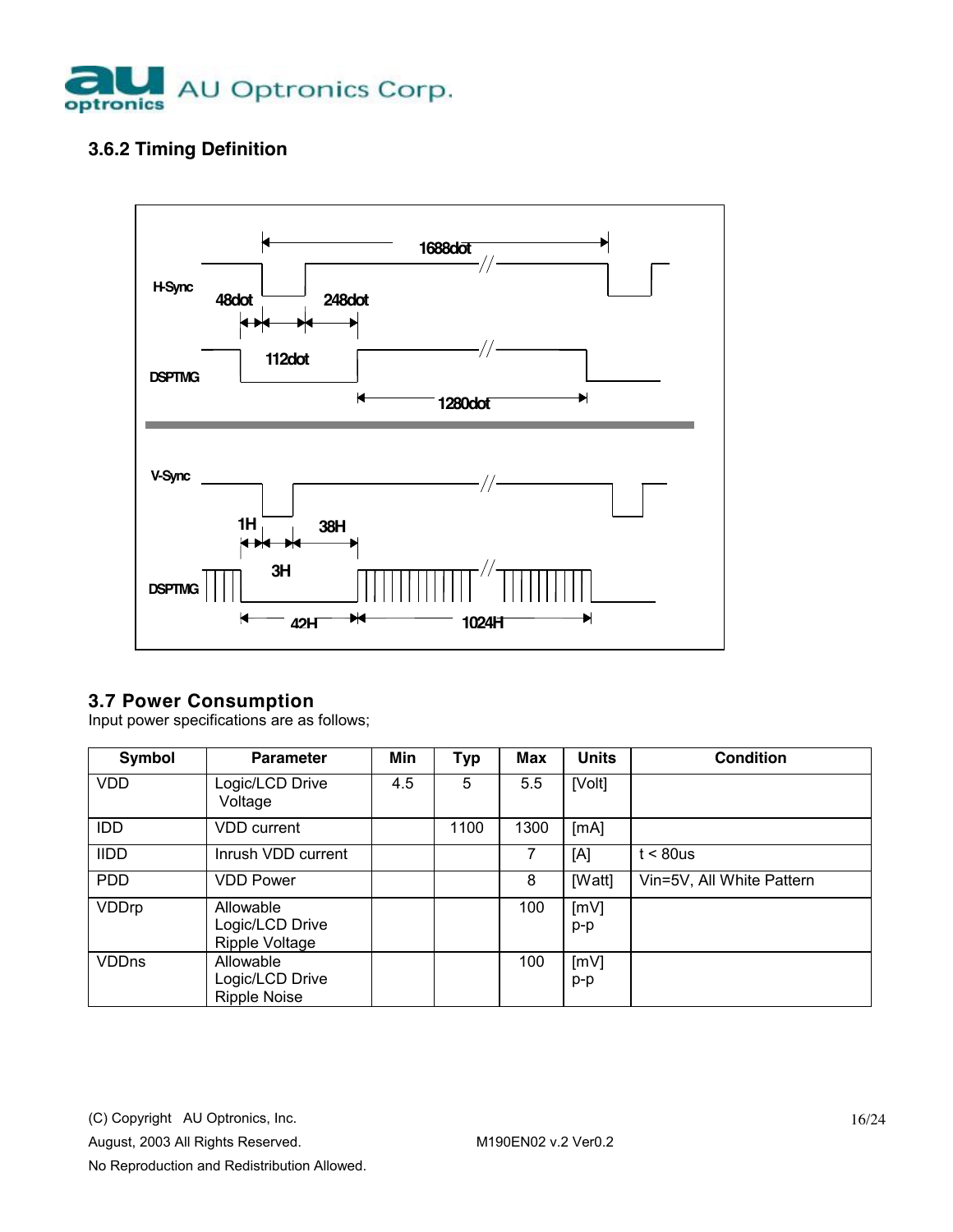

# **3.8 Power ON/OFF Sequence**

Vin power and lamp on/off sequence is as follows. Interface signals are also shown in the chart. Signals from any system shall be Hi-Z state or low level when Vin is off.



# **4.0 Backlight Characteristics**

#### **4.1 Signal for Lamp connector**

| Pin # | <b>Signal Name</b> |
|-------|--------------------|
|       | Lamp High Voltage  |
|       | Lamp Low Voltage   |

(C) Copyright AU Optronics, Inc. August, 2003 All Rights Reserved. M190EN02 v.2 Ver0.2 No Reproduction and Redistribution Allowed.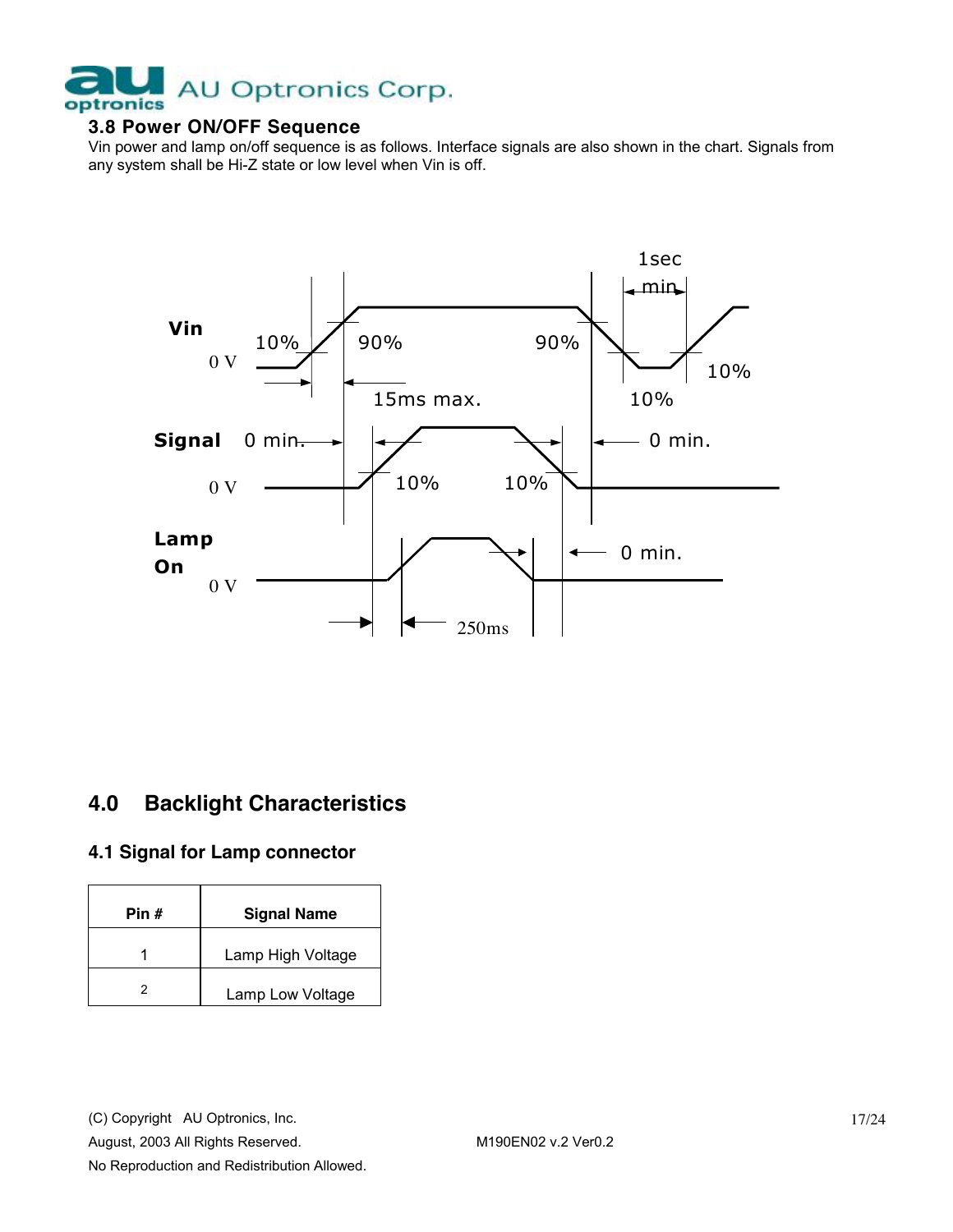

#### **4.2 Parameter guide line for CFL Inverter**

| Symbol                          | <b>Parameter</b>                             | Min   | <b>Typ</b> | Max  | <b>Units</b>                     | <b>Condition</b>             |
|---------------------------------|----------------------------------------------|-------|------------|------|----------------------------------|------------------------------|
| (L255)                          | White Luminance                              | 200   | 250        |      | $\text{\rm [cd/m}^2\text{\rm ]}$ | $(Ta=25^{\circ}C)$           |
| <b>ISCFL</b>                    | CCFL standard current                        | 6.5   | 7.0        | 7.5  | [mA]<br>rms                      | $(Ta=25^{\circ}C)$           |
| <b>IRCFL</b>                    | CCFL operation range                         | 3.0   | 7.0        | 7.5  | [mA]<br>rms                      | $(Ta=25^{\circ}C)$           |
| fCFL                            | <b>CCFL Frequency</b>                        | 40    | 50         | 60   | [KHz]                            | $(Ta=25^{\circ}C)$<br>Note 1 |
| <b>ViCFL</b><br>$(0^{\circ}C)$  | <b>CCFL Ignition Voltage</b>                 | 1800  |            |      | [Volt]<br>rms                    | $(Ta=0^{\circ}C)$<br>Note 2  |
| <b>ViCFL</b><br>$(25^{\circ}C)$ | <b>CCFL Ignition Voltage</b>                 | 1500  |            |      | [Volt]<br>rms                    | $(Ta=25^{\circ}C)$<br>Note 2 |
| <b>VCFL</b>                     | <b>CCFL Discharge Voltage</b><br>(Reference) | 660   | 720        | 780  | [Volt]<br>rms                    | $(Ta=25^{\circ}C)$<br>Note 3 |
| <b>PCFL</b>                     | <b>CCFL Power consumption</b>                | 17.16 | 20.16      | 23.4 | [Watt]                           | $(Ta=25^{\circ}C)$<br>Note 3 |

Note 1: CCFL Frequency should be carefully determined to avoid interference between inverter and TFT LCD Note 2: CCFL inverter should be able to give out a power that has a generating capacity of over 2000 voltage. Lamp units need 2000 voltage minimum for ignition

Note 3: Calculator value for reference (ICFL×VCFL=PCFL)

Note 4: Lamp soldering method is required to use "Hook Soldering".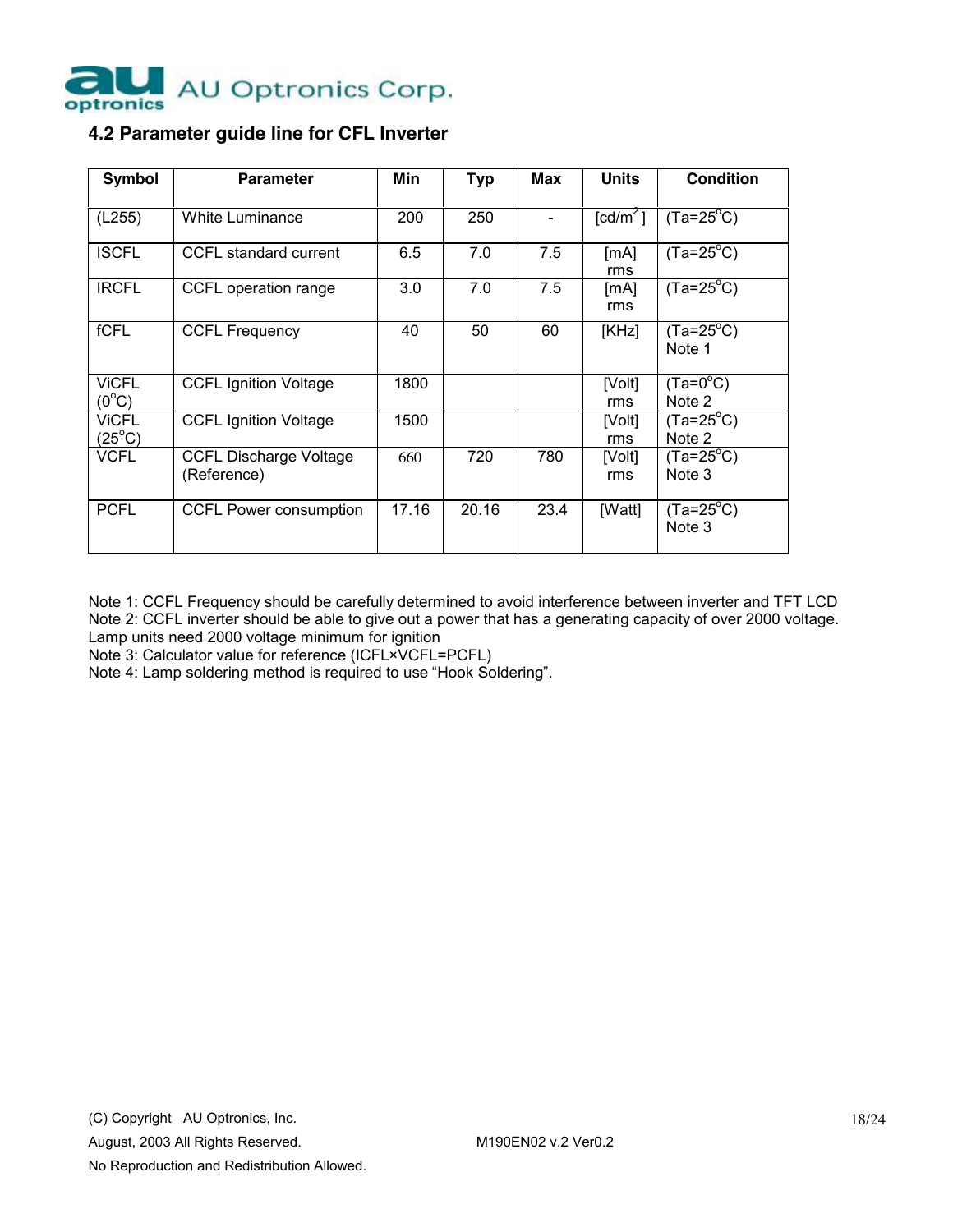

# **5.0 Vibration, Shock, and Drop**

#### **5.1 Vibration & Shock**

Frequency: 10 - 200Hz Sweep: 30 Minutes each Axis (X, Y, Z) Acceleration: 1.5G(10~200Hz P- P) Test method:

| <b>Acceleration (G)</b> | 1.5             |
|-------------------------|-----------------|
| Frequency (Hz)          | $10 - 200 - 10$ |
| <b>Active time(min)</b> | 30              |

#### **5.2 Shock Test Spec:**

| Acceleration (G) -a | 50       |
|---------------------|----------|
| Active time -b      | 20       |
| <b>Wave form</b>    | half-sin |
| <b>Times</b>        |          |

Direction: ±X , ±Y, ±Z

#### **5.3 Drop test**

Package test: The drop height is 60 cm.

# **6.0 Environment**

The display module will meet the provision of this specification during operating condition or after storage or shipment condition specified below. Operation at 10% beyond the specified range will not cause physical damage to the unit.

# **6.1 Temperature and Humidity**

#### **6.1.1 Operating Conditions**

The display module operates error free, when operated under the following conditions; **Temperature** C to 50 $\mathrm{^0C}$ Relative Humidity 8% to 95% Wet Bulb Temperature 39.0 $\mathrm{^0C}$ 

(C) Copyright AU Optronics, Inc. August, 2003 All Rights Reserved. M190EN02 v.2 Ver0.2 No Reproduction and Redistribution Allowed.

19/24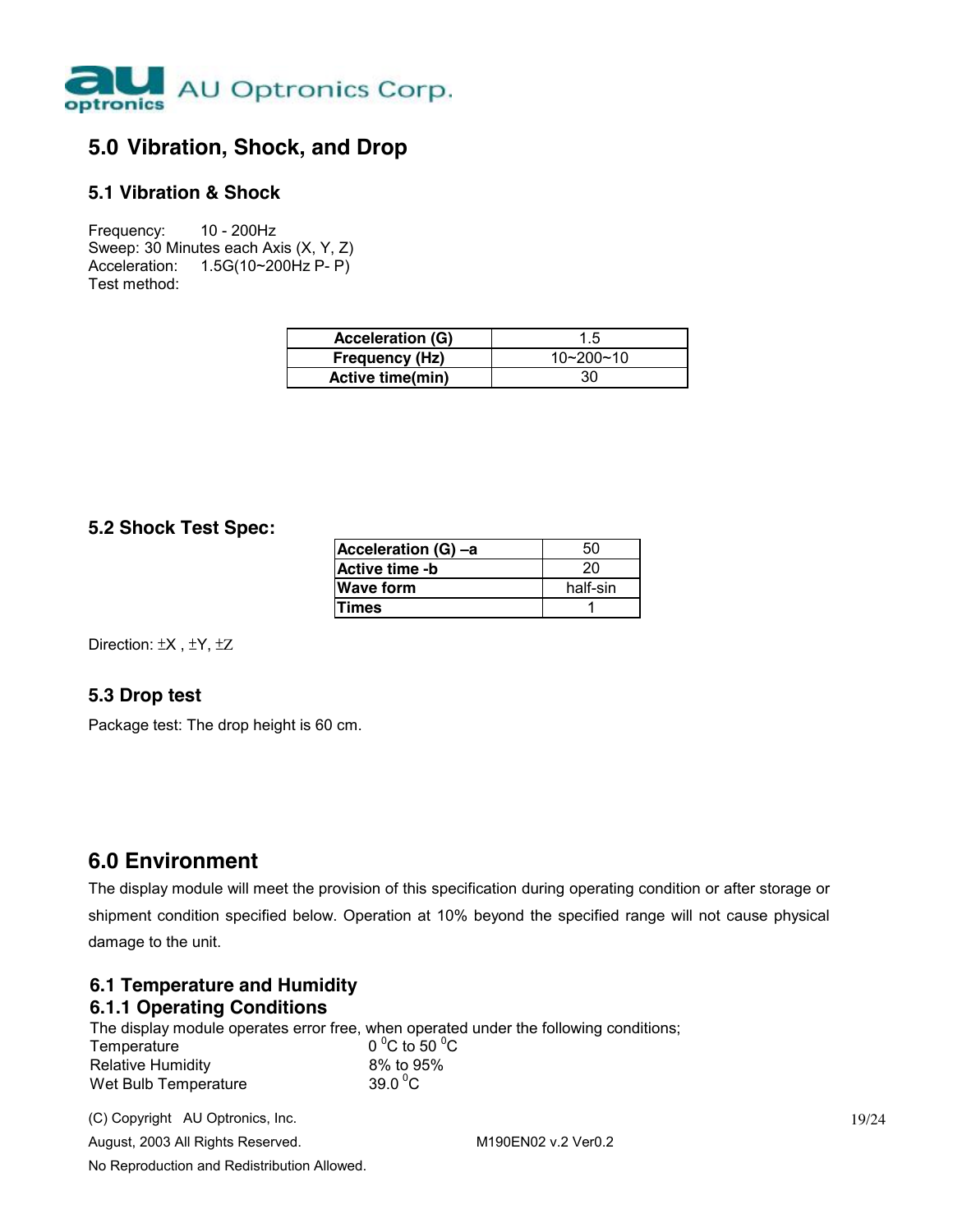

#### **6.1.2 Shipping Conditions**

The display module operates error free, after the following conditions; Temperature C to 60 $\degree$ C Relative Humidity 8% to 95% Wet Bulb Temperature 39.0 $\mathrm{^0C}$ 

#### **6.2 Atmospheric Pressure**

The display assembly is capable of being operated without affecting its operations over the pressure range as following specified;

|                  | <b>Pressure</b> | <b>Note</b>           |
|------------------|-----------------|-----------------------|
| Maximum Pressure | 1040hPa         | $0m =$ sea level      |
| Minimum Pressure | 674hPa          | $3048m = 10.000$ feet |

Note : Non-operation attitude limit of this display module = 30,000 feet. = 9145 m.

#### **6.3 Thermal Shock**

The display module will not sustain damage after being subjected to 100 cycles of rapid temperature change. A cycle of rapid temperature change consists of varying the temperature from -20 $\rm ^{0}C$  to 60 $\rm ^{0}C$ , and back again.

**Thermal shock cycle** -20 $\mathrm{^0C}$  for 30min  $60<sup>o</sup>C$  for 30min

Power is not applied during the test. After temperature cycling, the unit is placed in normal room ambient for at least 4 hours before powering on.

# **7.0 Reliability**

This display module and the packaging of that will comply following standards.

#### **7.1 Failure Criteria**

The display assembly will be considered as failing unit when it no longer meets any of the requirements stated in this specification. Only as for maximum white luminance, following criteria is applicable.

#### **Note : Maximum white Luminance shall be 125 cd/m<sup>2</sup> or more.**

#### **7.2 Failure Rate**

The average failure rate of the display module (from first power-on cycle till 1,000 hours later) will not exceed 1.0%. The average failure rate of the display module from 1,000 hours until 16,000 hours will not exceed 0.7% per 1000 hours.

(C) Copyright AU Optronics, Inc.

August, 2003 All Rights Reserved. M190EN02 v.2 Ver0.2

20/24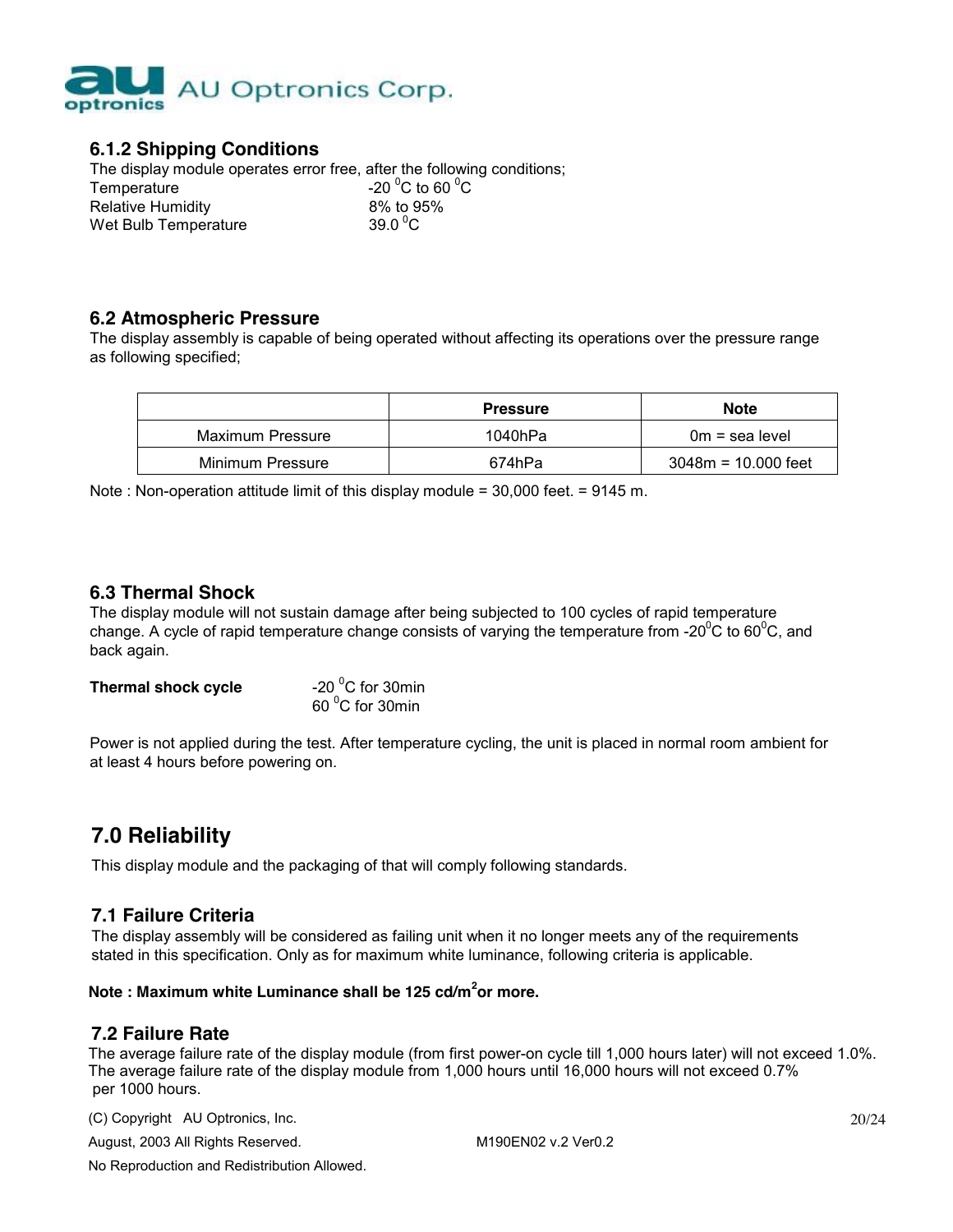

# **7.2.1 Usage**

The assumed usage for the above criteria is:

220 power-on hours per month 500 power on/off cycles per month Maximum brightness setting Operation to be within office environment ( $25^{\circ}$ C typical)

#### **7.2.2 Component De-rating**

All the components used in this device will be checked the load condition to meet the failure rate criteria.

# **7.3 CCFL Life**

The assumed CCFL Life will be longer than 30,000 hours, typical value is 40,000 hours under stable condition at 25  $\pm$  5°C;

Standard current at 7.0 ± 0.5mA.

Definition of life: brightness becomes 50% or less than the minimum luminance value of CCFL.

#### **7.4 ON/OFF Cycle**

The display module will be capable of being operated over the following ON/OFF Cycles.

| ON/OFF              | Value  | <b>Cycles</b>                  |
|---------------------|--------|--------------------------------|
| +Vin and CCFL power | 30.000 | 10 seconds on / 10 seconds off |

# **8.0 Safety 8.1 Sharp Edge Requirements**

There will be no sharp edges or comers on the display assembly that could cause injury.

#### **8.2 Materials**

#### **8.2.1 Toxicity**

There will be no carcinogenic materials used anywhere in the display module. If toxic materials are used, they will be reviewed and approved by the responsible AUO Toxicologist.

#### **8.2.2 Flammability**

All components including electrical components that do not meet the flammability grade UL94-V1 in the module will complete the flammability rating exception approval process. The printed circuit board will be made from material rated 94-V1 or better. The actual UL flammability rating will be printed on the printed circuit board.

#### **8.3 Capacitors**

If any polarized capacitors are used in the display assembly, provisions will be made to keep them from being inserted backwards.

(C) Copyright AU Optronics, Inc. August, 2003 All Rights Reserved. M190EN02 v.2 Ver0.2 No Reproduction and Redistribution Allowed.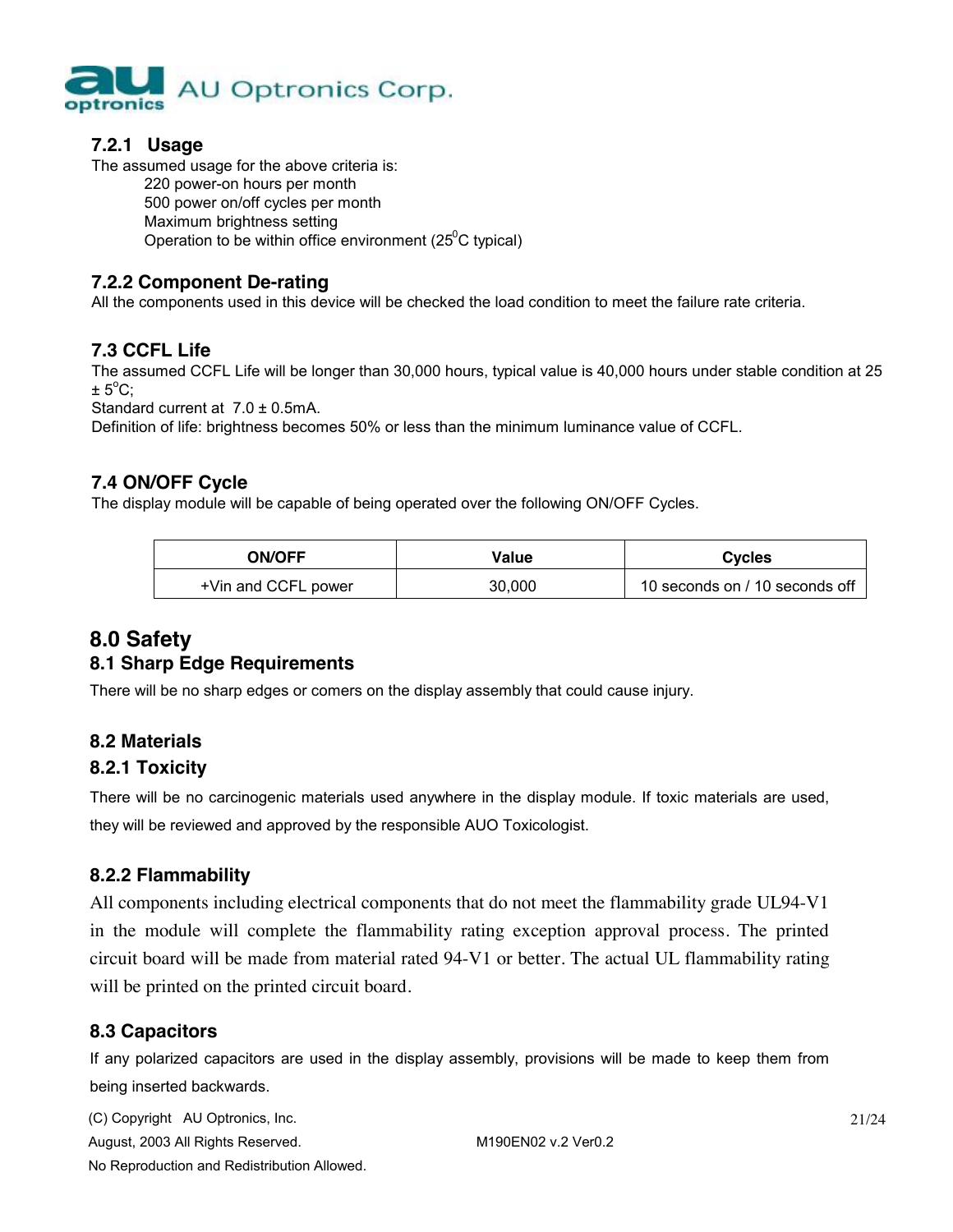

#### **8.4 Hazardous Voltages**

Any point exceeding 42.4 volts meets the requirement of the limited current circuit. The current through a  $2K\Omega$ resistance is less than 0.7 x f (kHz) mA.

# **9.0 Other requirements**

#### **9.1 National Test Lab Requirement**

The display module will satisfy all requirements for compliance to

| UL 1950, First Edition | U.S.A. Information Technology Equipment         |
|------------------------|-------------------------------------------------|
| CSA C22.2 No.950-M89   | Canada, Information Technology Equipment        |
| <b>EEC 950</b>         | International, Information Technology Equipment |
| EN 60 950              | International, Information Processing Equipment |
|                        | (European Norm for IEC950)                      |

#### **9.2 Label 9.2.1 Product label**



# **10.0 Mechanical Characteristic**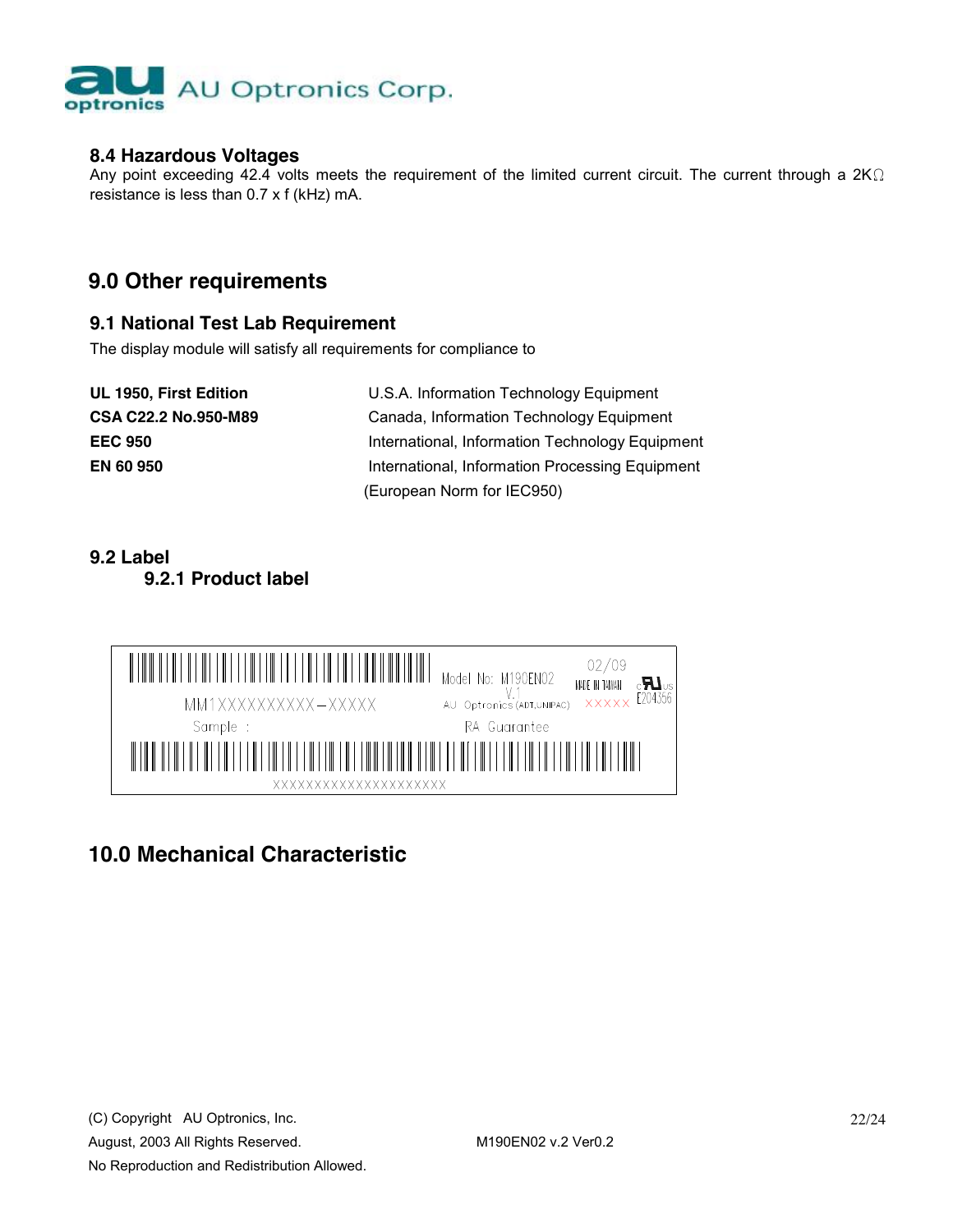